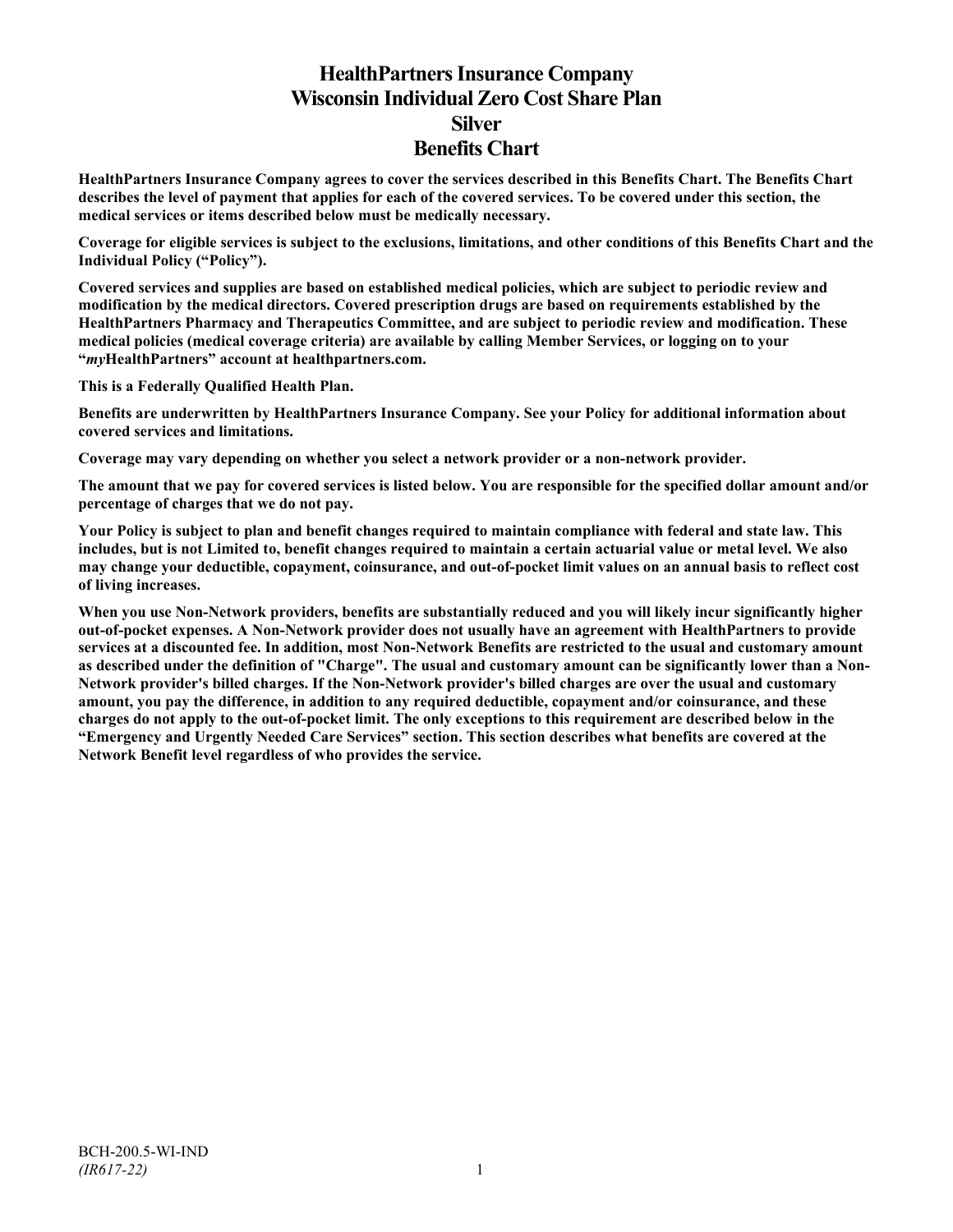# **These definitions apply to the Benefits Chart. They also apply to your Policy.**

| <b>Biosimilar Drug:</b> | A prescription drug, approved by the Food and Drug Administration (FDA), that the FDA has<br>determined is biosimilar to and interchangeable with a biological brand name drug. Biosimilar<br>drugs are not considered generic drugs and are not covered under the generic drug benefit.                                                                                                                                                                                                                                                                                                                                     |
|-------------------------|------------------------------------------------------------------------------------------------------------------------------------------------------------------------------------------------------------------------------------------------------------------------------------------------------------------------------------------------------------------------------------------------------------------------------------------------------------------------------------------------------------------------------------------------------------------------------------------------------------------------------|
| <b>Brand Name Drug:</b> | A prescription drug, approved by the Food and Drug Administration (FDA), that is manufactured,<br>sold or licensed for sale under a trademark by the pharmaceutical company that originally<br>researched and developed the drug. Brand name drugs have the same active-ingredient formula as<br>the generic version of the drug. However, generic drugs are manufactured and sold by other drug<br>manufacturers and are generally not available until after the patent on the brand name drug has<br>expired. A few brand name drugs may be covered at the generic benefit level if this is indicated on<br>the formulary. |
| <b>Calendar Year:</b>   | This is the 12-month period beginning 12:01 A.M. Central Time, on January 1, and ending 12:00<br>A.M. Central Time of the next following December 31.                                                                                                                                                                                                                                                                                                                                                                                                                                                                        |
| Charge:                 | For covered services delivered by a network provider, this is the provider's discounted fee for a<br>given medical/surgical service, procedure or item.                                                                                                                                                                                                                                                                                                                                                                                                                                                                      |
|                         | For covered services delivered by non-network providers, a contracted rate may apply if such<br>arrangement is available to HealthPartners.                                                                                                                                                                                                                                                                                                                                                                                                                                                                                  |
|                         | For the Usual and Customary Charge for covered services delivered by non-network providers,<br>our payment is calculated using one of the following options in the following order, depending on<br>availability: 1) a percentage of the Medicare fee schedule; 2) a comparable schedule if the service<br>is not on the Medicare fee schedule; or 3) a commercially reasonable rate for such service if a fee<br>schedule is not available.                                                                                                                                                                                 |
|                         | The Usual and Customary Charge is the maximum amount allowed that we consider in the<br>calculation of the payment of charges incurred for certain covered services. You must pay for any<br>charges above the usual and customary charge, and they do not apply to the out-of-pocket limit.                                                                                                                                                                                                                                                                                                                                 |
|                         | A charge is incurred for covered ambulatory medical and surgical services, on the date the service<br>or item is provided. A charge is incurred for covered inpatient services, on the date of admission to<br>a hospital. To be covered, a charge must be incurred on or after your effective date and on or<br>before the termination date.                                                                                                                                                                                                                                                                                |
|                         | Copayment/Coinsurance: The specified dollar amount, or percentage, of charges incurred for covered services, which we do<br>not pay, but which you must pay, each time you receive certain medical services, procedures or<br>items. Our payment for those covered services or items begins after the copayment or coinsurance<br>is satisfied. Covered services or items requiring a copayment or coinsurance are specified in this<br>Benefits Chart.                                                                                                                                                                      |
|                         | For services provided by a network provider:                                                                                                                                                                                                                                                                                                                                                                                                                                                                                                                                                                                 |
|                         | An amount which is listed as a flat dollar copayment is applied to a network provider's discounted<br>charges for a given service. However, if the network provider's discounted charges for a service or<br>item is less than the flat dollar copayment, you will pay the network provider's discounted charge.<br>An amount which is listed as a percentage of charges or coinsurance is based on the network<br>provider's discounted charges, calculated at the time the claim is processed, which may include an<br>agreed upon fee schedule rate for case rate or withhold arrangements.                               |
|                         | For services provided by a Non-Network provider:                                                                                                                                                                                                                                                                                                                                                                                                                                                                                                                                                                             |
|                         | Any copayment or coinsurance is applied to the lesser of the provider's charges or the usual and<br>customary charge for a service.                                                                                                                                                                                                                                                                                                                                                                                                                                                                                          |
|                         | A copayment or coinsurance is due at the time a service is provided, or when billed by the<br>provider. The copayment or coinsurance applicable for a scheduled visit with a network provider<br>will be collected for each visit, late cancellation and failed appointment.                                                                                                                                                                                                                                                                                                                                                 |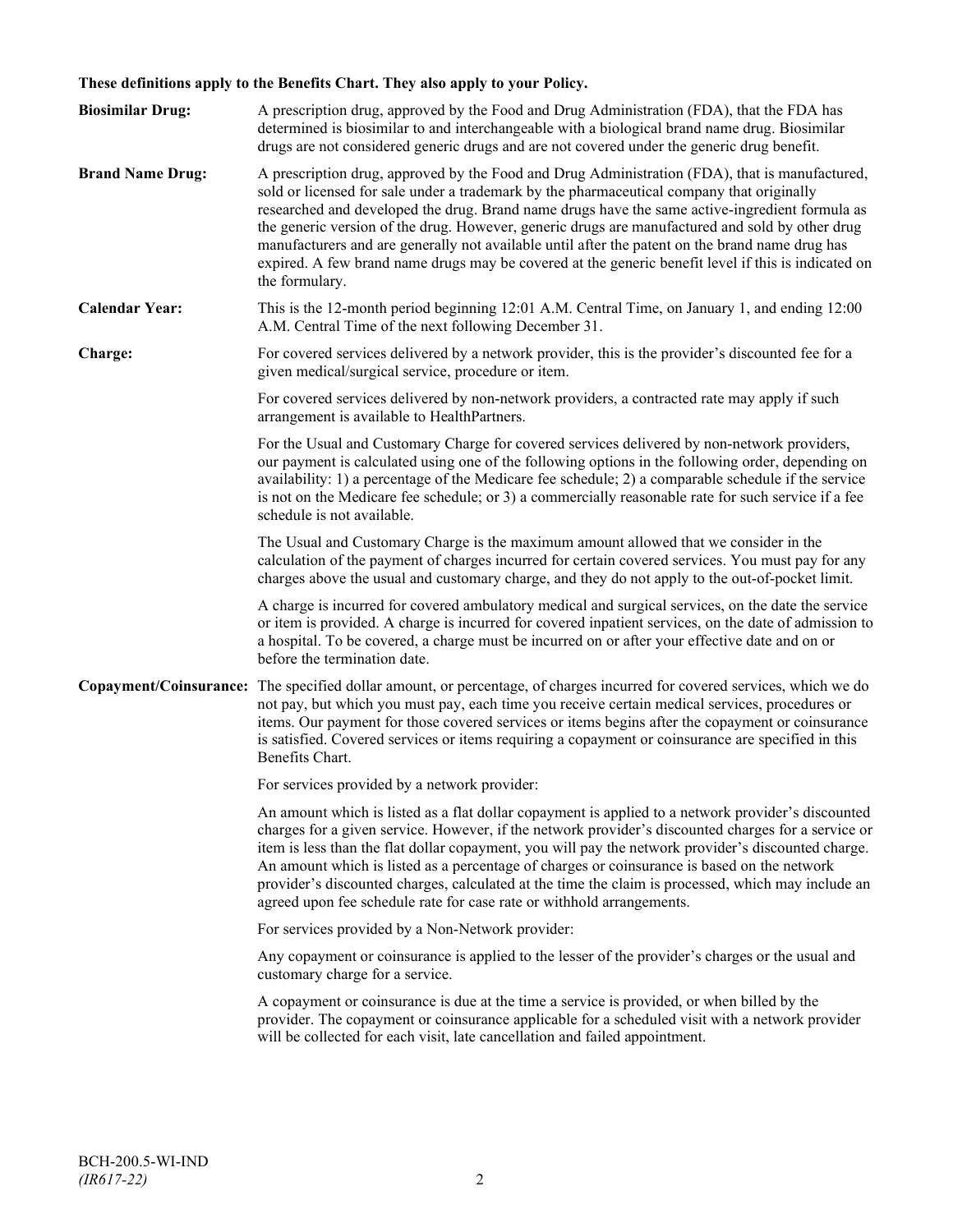| Deductible:                    | The specified dollar amount of charges incurred for covered services, which we do not pay, but an<br>enrollee or a family has to pay first in a calendar year. Our payment for those services or items<br>begins after the deductible is satisfied. For network providers, the amount of the charges that apply<br>to the deductible are based on the network provider's discounted charges, calculated at the time<br>the claim is processed, which may include an agreed upon fee schedule rate for case rate or<br>withhold arrangements. For non-network providers, the amount of charges that apply to the<br>deductible are the lesser of the provider's charges or the usual and customary charge for a service. |
|--------------------------------|-------------------------------------------------------------------------------------------------------------------------------------------------------------------------------------------------------------------------------------------------------------------------------------------------------------------------------------------------------------------------------------------------------------------------------------------------------------------------------------------------------------------------------------------------------------------------------------------------------------------------------------------------------------------------------------------------------------------------|
| Formulary:                     | This is a current list, which may be revised from time to time, of prescription drugs, medications,<br>equipment and supplies covered by us as indicated in this Benefits Chart which are covered at the<br>highest benefit level. Some drugs on the formulary may require prior authorization to be covered<br>as formulary drugs. The formulary, and information on drugs that require prior authorization, are<br>available by calling Member Services, or logging on to your "myHealthPartners" account at<br>healthpartners.com.                                                                                                                                                                                   |
| <b>Generic Drug:</b>           | A prescription drug, approved by the Food and Drug Administration (FDA), that the FDA has<br>determined is comparable to a brand name drug product in dosage form, strength, route of<br>administration, quality, intended use and documented bioequivalence. Generally, generic drugs<br>cost less than brand name drugs. Some brand name drugs may be covered at the generic drug<br>benefit level if this is indicated on the formulary.                                                                                                                                                                                                                                                                             |
| <b>Non-Formulary Drug:</b>     | This is a prescription drug, approved by the Food and Drug Administration (FDA), that is not on<br>the formulary, is medically necessary and is not investigative or experimental or otherwise<br>excluded under your Policy.                                                                                                                                                                                                                                                                                                                                                                                                                                                                                           |
| <b>Out-of-Pocket Expenses:</b> | You pay the specified copayments/coinsurance and deductibles applicable for particular services,<br>subject to the out-of-pocket limit described below. These amounts are in addition to the monthly<br>enrollment payments.                                                                                                                                                                                                                                                                                                                                                                                                                                                                                            |
| <b>Out-of-Pocket Limit:</b>    | You pay the copayments/coinsurance and deductibles for covered services, to the individual or<br>family out-of-pocket limit. Thereafter we cover 100% of charges incurred for all other covered<br>services, for the rest of the calendar year. You pay amounts greater than the out-of-pocket limit if<br>you exceed any visits or day limits.                                                                                                                                                                                                                                                                                                                                                                         |
|                                | Non-Network Benefits above the usual and customary charge (see definition of charge above) do<br>not apply to the out-of-pocket limit.                                                                                                                                                                                                                                                                                                                                                                                                                                                                                                                                                                                  |
|                                | Non-Network Benefits for transplant surgery do not apply to the out-of-pocket limit.                                                                                                                                                                                                                                                                                                                                                                                                                                                                                                                                                                                                                                    |
|                                | You are responsible to keep track of the out-of-pocket expenses. Contact our Member Services<br>department for assistance in determining the amount paid by the enrollee for specific eligible<br>services received. Claims for reimbursement under the out-of-pocket limit provisions are subject<br>to the same time limits and provisions described under the "Claims Provisions" section of the<br>Contract.                                                                                                                                                                                                                                                                                                        |
| <b>Specialty Drug List:</b>    | This is a current list, which may be revised from time to time, of prescription drugs, medications,<br>equipment and supplies, which are typically bio-pharmaceuticals. The purpose of a specialty drug<br>list is to facilitate enhanced monitoring of complex therapies used to treat specific conditions.<br>Specialty drugs are covered by us as indicated in this Benefits Chart. The specialty drug list is<br>available by calling Member Services, or logging on to your "myHealthPartners" account at<br>healthpartners.com                                                                                                                                                                                    |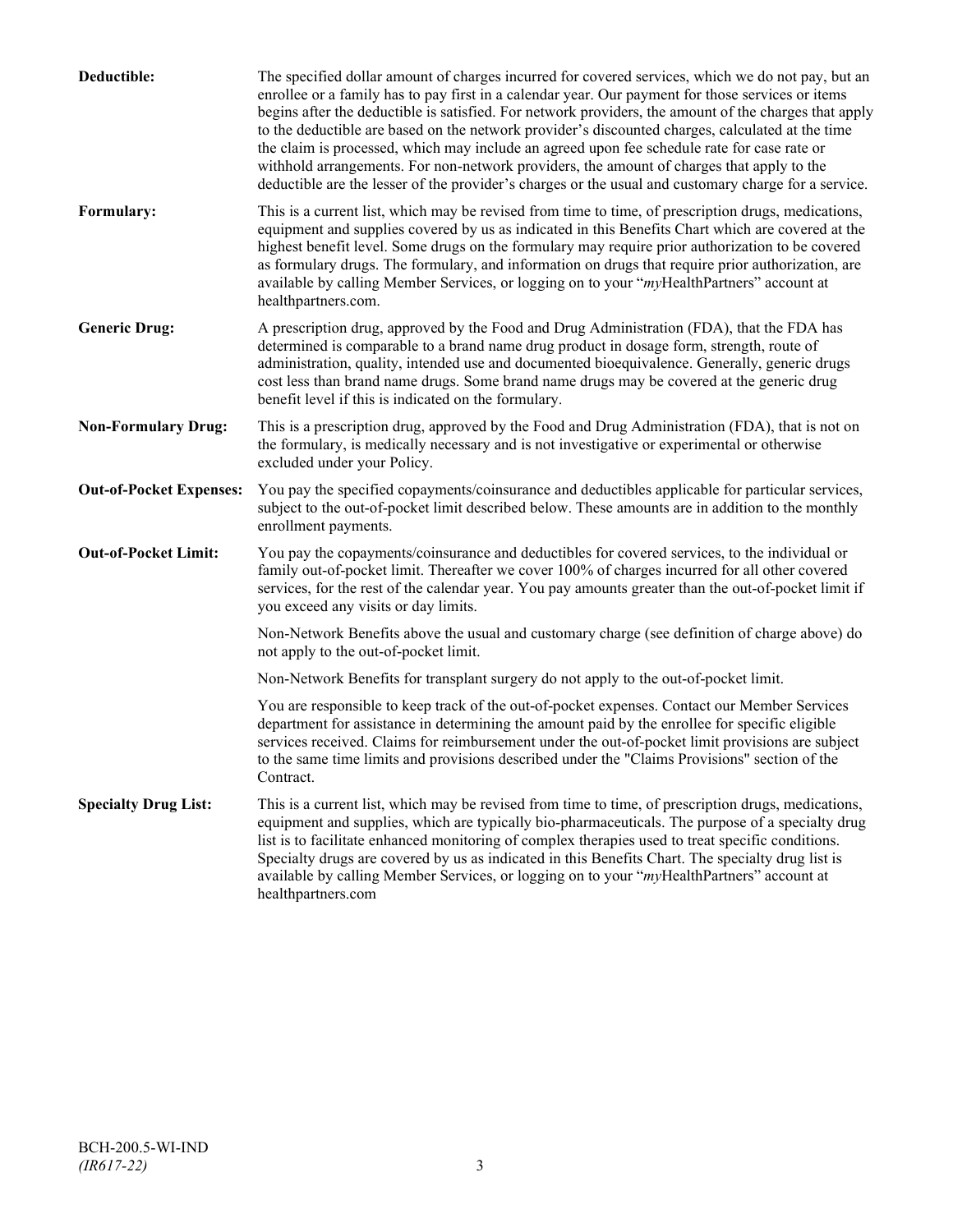# **DEDUCTIBLES AND OUT-OF-POCKET LIMITS**

# **Individual Calendar Year Deductible**

| <b>Network Benefits</b> | <b>Non-Network Benefits</b> |
|-------------------------|-----------------------------|
| None.                   | None.                       |

# **Family Calendar Year Deductible**

| <b>Network Benefits</b> | <b>Non-Network Benefits</b> |
|-------------------------|-----------------------------|
| None.                   | None.                       |

# **Individual Calendar Year Out-of-Pocket Limit**

| Network Benefits | <b>Non-Network Benefits</b> |
|------------------|-----------------------------|
| None.            | None.                       |

# **Family Calendar Year Out-of-Pocket Limit**

| <b>Network Benefits</b> | <b>Non-Network Benefits</b> |
|-------------------------|-----------------------------|
| None.                   | None.                       |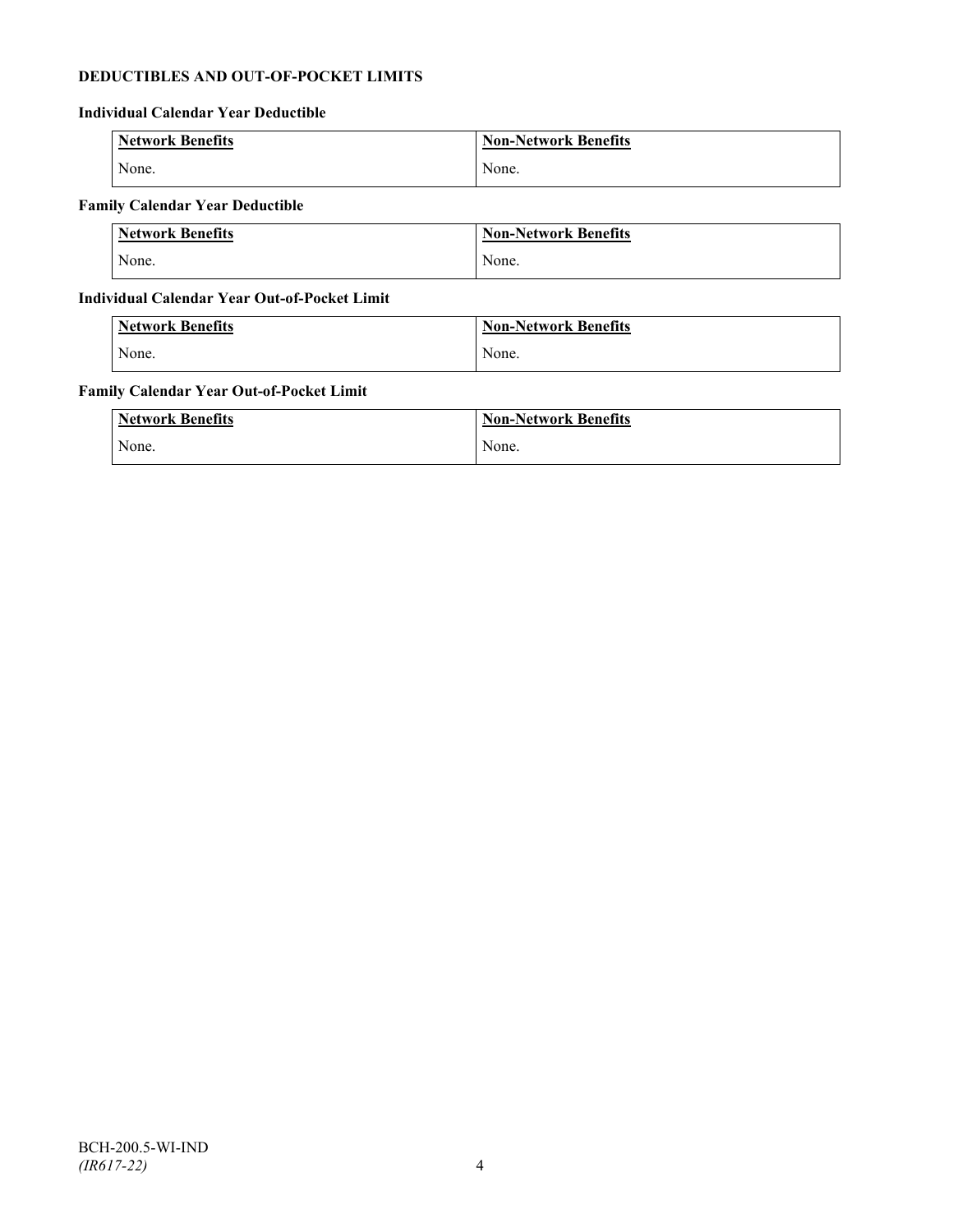# **AMBULANCE AND MEDICAL TRANSPORTATION**

# **Covered Services:**

We cover ambulance and medical transportation for medical emergencies.

We also cover medically necessary, non-emergency transportation if it meets our medical coverage criteria.

Covered services are based on established medical policies, which are subject to periodic review and modification by the medical directors. These medical policies (medical coverage criteria) and applicable prior authorization requirements are available by calling Member Services, or logging on to your "*my*HealthPartners" account a[t healthpartners.com.](http://www.healthpartners.com/)

| <b>Network Benefits</b>       | <b>Non-Network Benefits</b> |
|-------------------------------|-----------------------------|
| 100% of the charges incurred. | See Network Benefits.       |

# **Not Covered:**

See "Services Not Covered" in your Policy.

# **AUTISM SERVICES**

# **Covered Services:**

We cover prior authorized evidence-based intensive-level and non-intensive-level treatment of autism spectrum disorders (autism disorder, Asperger's syndrome or pervasive development disorder not otherwise specified).

Covered services are based on established medical policies, which are subject to periodic review and modification by the medical directors. These medical policies (medical coverage criteria) are available by calling Member Services, or logging on to your "*my*HealthPartners" account at [healthpartners.com.](http://www.healthpartners.com/)

Your network provider will coordinate the prior authorization process for any autism treatment services. You may call Member Services at 952-883-5900 or toll-free at 888-360-0622 if you have any questions or concerns regarding the authorization process.

Please call Member Services at 952-883-5900 or toll-free at 888-360-0622 to request authorization for autism treatment services from a Non-Network provider.

**Intensive-level services for children diagnosed with autism spectrum disorders.** Intensive-level services must begin on or after 2 years of age and end before 9 years of age. Intensive-level services, on average, are services provided for more than 20 hours of treatment per week. (The average number of hours a week is calculated over a 6-month period.)

| Network Benefits                         | <b>Non-Network Benefits</b>              |
|------------------------------------------|------------------------------------------|
| 100% of the charges incurred.            | 100% of the charges incurred.            |
| Limited to 240 visits per calendar year. | Limited to 240 visits per calendar year. |

The maximum number of visits is combined for Network Benefits and Non-Network Benefits. Visit limits are based on minimum coverage amount available at the time of publication. Additional visits may be available if required due to revised minimum coverage amounts issued by the Office of the Commissioner of Insurance. See our medical coverage criteria for current visit limits.

# **Intensive-Level Services Lifetime Maximum Benefit**

| <b>Network Benefits</b>                                              | <b>Non-Network Benefits</b>                                          |
|----------------------------------------------------------------------|----------------------------------------------------------------------|
| 4 years of cumulative services under this plan or any<br>other plan. | 4 years of cumulative services under this plan or any<br>other plan. |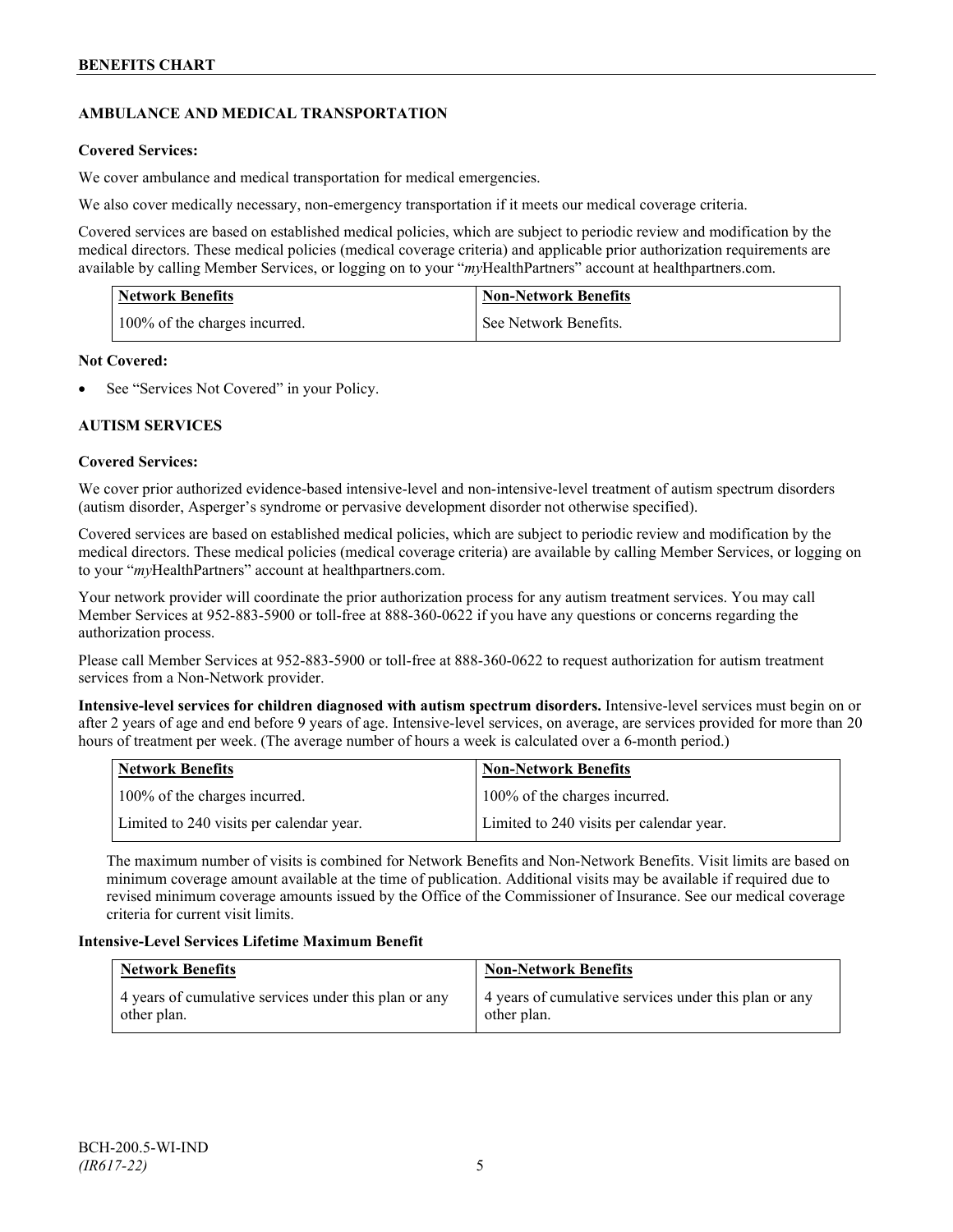### **Non-intensive-level services for Insureds diagnosed with autism spectrum disorders**

| Network Benefits                         | <b>Non-Network Benefits</b>              |
|------------------------------------------|------------------------------------------|
| 100% of the charges incurred.            | 100% of the charges incurred.            |
| Limited to 120 visits per calendar year. | Limited to 120 visits per calendar year. |

The maximum number of visits is combined for Network Benefits and Non-Network Benefits. Visit limits are based on minimum coverage amount available at the time of publication. Additional visits may be available if required due to revised minimum coverage amounts issued by the Office of the Commissioner of Insurance. See our medical coverage criteria for current visit limits.

### **Not Covered:**

See "Services Not Covered" in your Policy.

# **BEHAVIORAL HEALTH SERVICES**

#### **Covered Services:**

Covered services are based on established medical policies, which are subject to periodic review and modification by the medical directors. These medical policies (medical coverage criteria) are available by calling Member Services, or logging on to your "*my*HealthPartners" account at [healthpartners.com.](http://www.healthpartners.com/)

**Transitional treatment services.** These are services for the treatment of nervous or mental disorders, and substance use disorders which are provided to an Insured in a less restrictive manner than are inpatient hospital services but in a more intensive manner than are outpatient services. Transitional treatment services are services offered by a provider, and certified by the Wisconsin Department of Health Services for each of the following (except the last bulleted item):

- Mental health services for covered adults in a day treatment program.
- Mental health services for covered children in a day hospital treatment program.
- Services for persons with chronic mental illness provided through a community support program.
- Residential treatment programs for dependent covered persons with substance use disorder.
- Substance use disorder services in a day treatment program.
- Services for persons who are experiencing a mental health crisis or who are in a situation likely to turn into a mental health crisis if support is not provided.
- Intensive outpatient programs for the treatment of psychoactive substance use disorders provided in accordance with the patient placement criteria of the American Society of Addiction Medicine.

#### **Mental health services**

We cover services for mental health diagnoses as described in the Diagnostic and Statistical Manual of Mental Disorders – Fifth Edition (DSM 5) (most recent edition).

We provide coverage for mental health treatment ordered by a Wisconsin court under a valid court order that is issued on the basis of a behavioral care evaluation performed by a licensed psychiatrist or doctoral level licensed psychologist, which includes a diagnosis and an individual treatment plan for care in the most appropriate, least restrictive environment. We must be given a copy of the court order and the behavioral care evaluation, and the service must be a covered benefit under your Policy, and the service must be provided by a network provider, or other provider as required by law.

**Outpatient services:** We cover medically necessary outpatient professional mental health services for evaluation, crisis intervention, and treatment of mental health disorders.

A comprehensive diagnostic assessment will be used as the basis for a determination by a mental health professional, concerning the appropriate treatment and the extent of services required.

Outpatient services we cover for a diagnosed mental health condition include the following:

- Individual, group, family and multi-family therapy;
- Medication management provided by a physician, certified nurse practitioner, or physician's assistant;
- Psychological testing services for the purposes of determining the differential diagnoses and treatment planning for patients currently receiving behavioral health services;
- Partial hospitalization services in a licensed hospital or community mental health center;

BCH-200.5-WI-IND *(IR617-22)* 6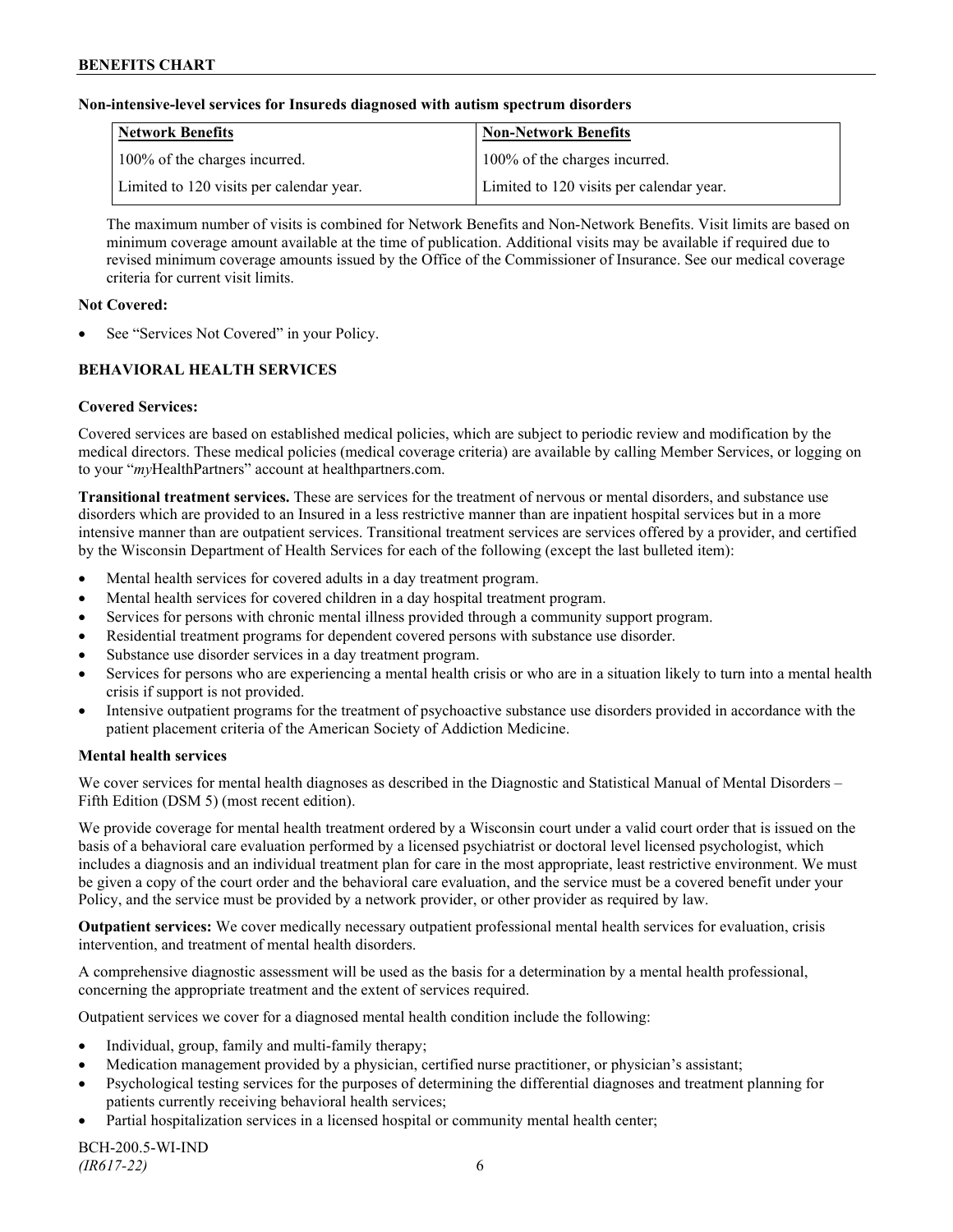- Psychotherapy and nursing services provided in the home if authorized by us; and
- Treatment for gender dysphoria.

| Network Benefits              | <b>Non-Network Benefits</b>   |
|-------------------------------|-------------------------------|
| 100% of the charges incurred. | 100% of the charges incurred. |

# **Group therapy**

| <b>Network Benefits</b>       | <b>Non-Network Benefits</b>   |
|-------------------------------|-------------------------------|
| 100% of the charges incurred. | 100% of the charges incurred. |

# **Inpatient services, including mental health residential treatment services:** We cover the following:

- Medically necessary inpatient services in a hospital or licensed residential treatment facility and professional services for treatment of mental health disorders. Medical stabilization is covered under inpatient hospital services in the "Hospital and Skilled Nursing Facility Services" section.
- Medically necessary mental health residential treatment service. This care must be authorized by us and provided by a hospital or residential behavioral health treatment facility licensed by the local state or Department of Health and Human Services. Services not covered under this benefit include halfway houses, group homes, extended care facilities, shelter services, correctional services, detention services, group residential services, foster care services and wilderness programs.

| Network Benefits              | Non-Network Benefits          |
|-------------------------------|-------------------------------|
| 100% of the charges incurred. | 100% of the charges incurred. |

**Transitional treatment services:** We cover transitional treatment services described above for treatment of mental and nervous disorders**.**

| <b>Network Benefits</b>       | Non-Network Benefits          |
|-------------------------------|-------------------------------|
| 100% of the charges incurred. | 100% of the charges incurred. |

# **Substance use disorder (SUD) treatment services**

We cover medically necessary services for assessments by a licensed alcohol and drug counselor and treatment of substance use disorders as defined in the latest edition of the DSM 5.

**Outpatient services:** We cover medically necessary outpatient professional services for diagnosis and treatment of substance use disorders. Substance use disorder treatment services must be provided by a program licensed by the local Department of Health Services.

Outpatient services we cover for a diagnosed substance use disorder include the following:

- Individual, group, family, and multi-family therapy provided in an office setting; and
- Opiate replacement therapy including methadone and buprenorphine treatment.

| <b>Network Benefits</b>       | <b>Non-Network Benefits</b>   |
|-------------------------------|-------------------------------|
| 100% of the charges incurred. | 100% of the charges incurred. |

**Inpatient services:** We cover the following:

- Medically necessary inpatient services in a hospital or a licensed residential primary treatment center.
- Services provided in a hospital that is licensed by the local state and accredited by Medicare; and
- Detoxification services in a hospital or community detoxification facility if it is licensed by the local Department of Health Services.

| Network Benefits              | <b>Non-Network Benefits</b>   |
|-------------------------------|-------------------------------|
| 100% of the charges incurred. | 100% of the charges incurred. |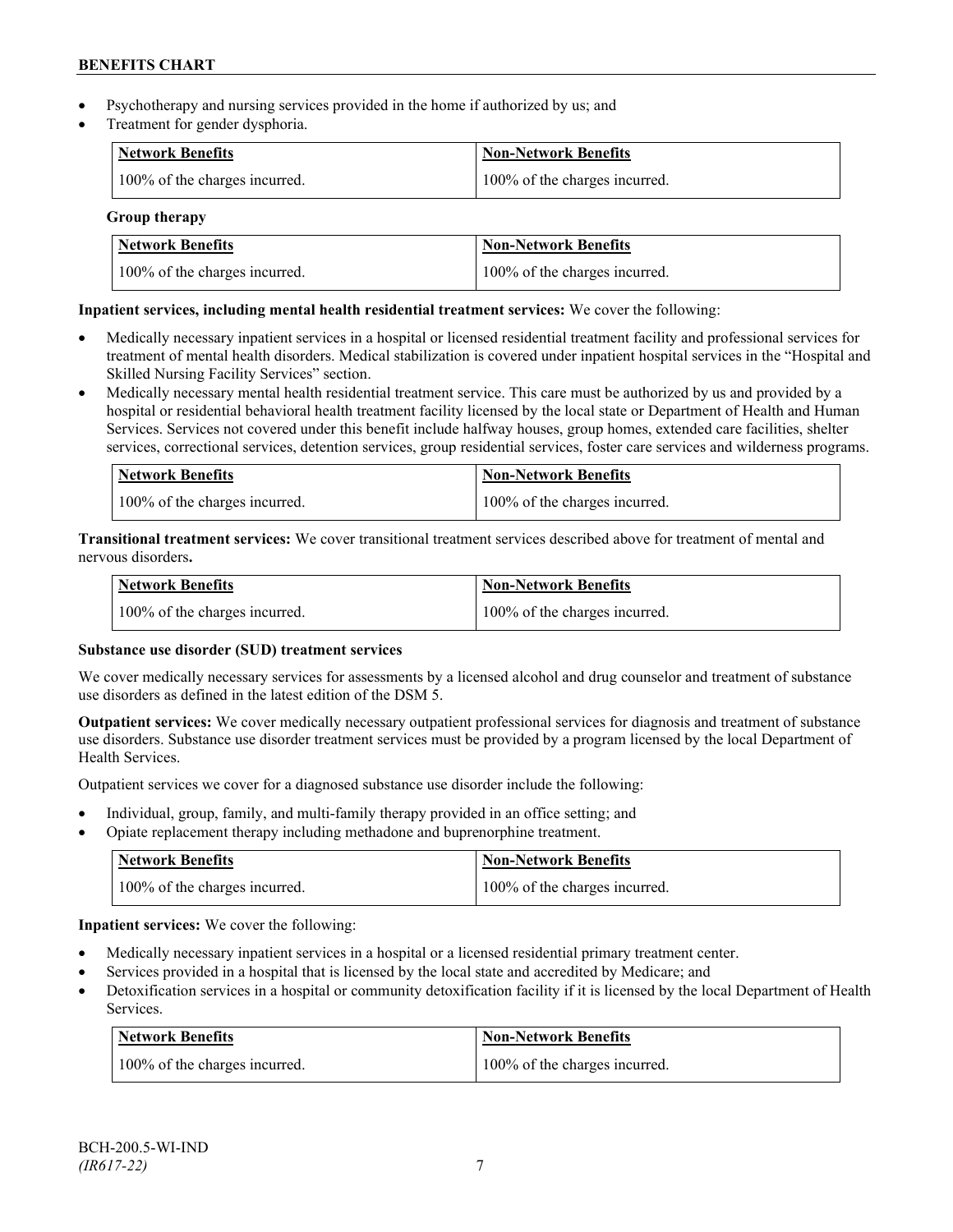**Transitional treatment services:** We cover transitional treatment services described above for treatment of substance use disorder.

| Network Benefits              | <b>Non-Network Benefits</b>   |
|-------------------------------|-------------------------------|
| 100% of the charges incurred. | 100% of the charges incurred. |

**Out of area services for Wisconsin students:** If a dependent child is a student located in a school in Wisconsin, but outside of our service area, we cover mental health and substance use disorder services as required under Wisconsin Statute 609.655.

- The student may have a clinical assessment from a local, non-network mental health or substance use disorder treatment provider at the network benefit level when prior authorized by us.
- If outpatient services are recommended in the clinical assessment, five outpatient visits from a non-network provider will be covered at the network benefit level.
- Our Medical Director will determine the need for continuing treatment by the non-network provider; additional visits may be approved.
- Coverage for the outpatient services will not be provided if the recommended treatment would keep the student from attending school on a regular basis or if the student is no longer attending the school full-time.

This benefit is subject to the limitations shown in this "Behavioral Health Services" section.

| Network Benefits              | <b>Non-Network Benefits</b>   |
|-------------------------------|-------------------------------|
| 100% of the charges incurred. | 100% of the charges incurred. |

A dependent child enrolled in a school outside of Wisconsin in not eligible for the benefit.

#### **Not Covered:**

See "Services Not Covered" in your Policy.

# **CHIROPRACTIC SERVICES**

#### **Covered Services:**

We cover chiropractic services for rehabilitative care. Chiropractic services are adjustments to any abnormal articulations of the human body, especially those of the spinal column, for the purpose of giving freedom of action to impinged nerves that may cause pain or deranged function.

Massage therapy which is performed in conjunction with other treatment/modalities by a chiropractor, is part of a prescribed treatment plan and is not billed separately is covered.

| <b>Network Benefits</b>       | 'Non-Network Benefits         |
|-------------------------------|-------------------------------|
| 100% of the charges incurred. | 100% of the charges incurred. |

#### **Not Covered:**

- Massage therapy for the purpose of comfort or convenience of the Insured.
- See "Services Not Covered" in your Policy.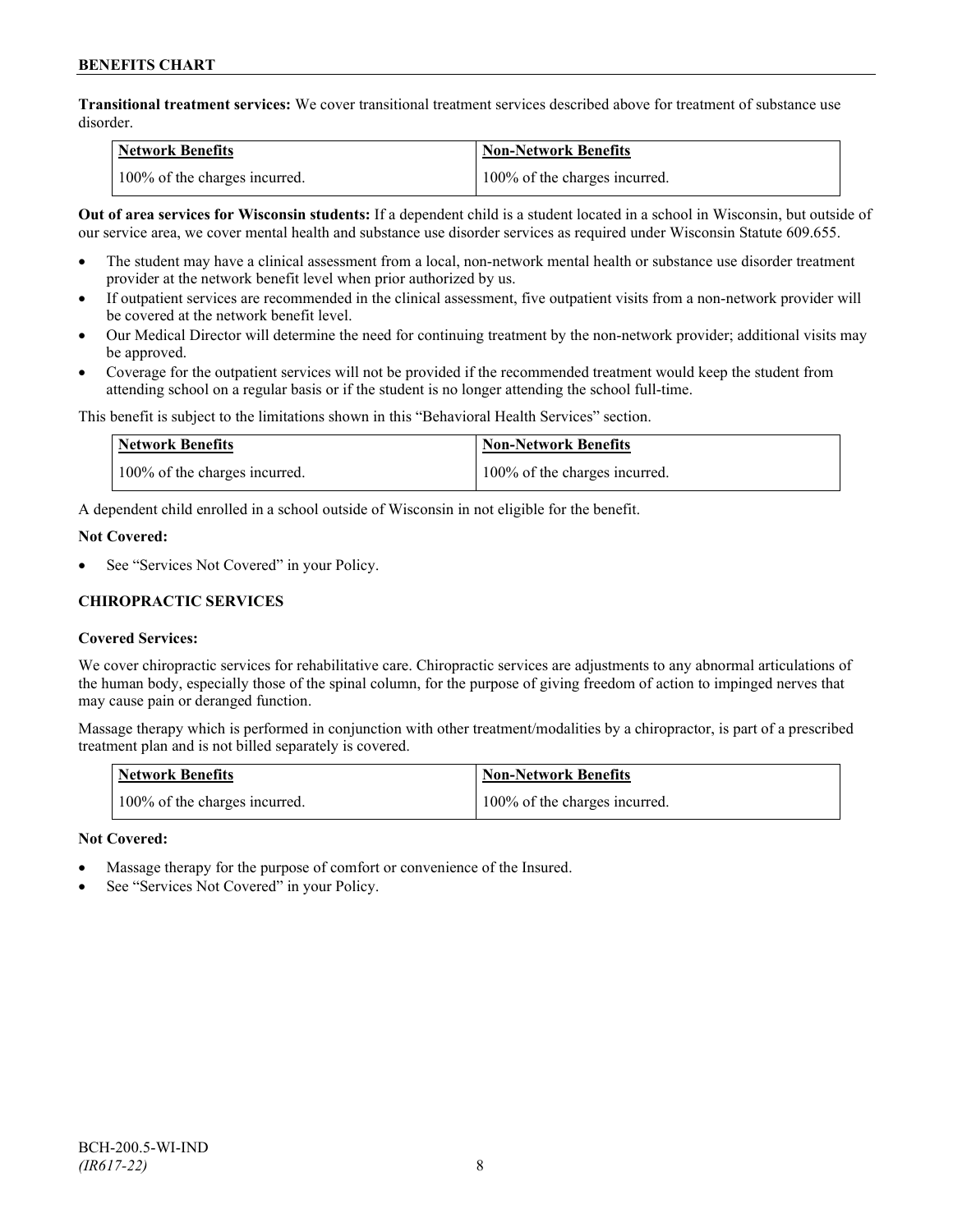# **CLINICAL TRIALS**

# **Covered Services:**

We cover certain routine services if you participate in a Phase I, Phase II, Phase III or Phase IV approved clinical trial that is conducted in relation to the prevention, detection, or treatment of cancer or other life-threatening disease or condition as defined in the Affordable Care Act. Approved clinical trials include (1) federally funded trials when the study or investigation is approved or funded by any of the federal agencies defined in the Public Health Services Act, section 2709 (d) (1) (A); (2) the study or investigation is conducted under an investigational new drug application reviewed by the Food and Drug Administration; and (3) the study or investigation is a drug trial that is exempt from having such an investigational new drug application. We cover routine patient costs for services that would be eligible under the Policy and this Benefits Chart if the service were provided outside of a clinical trial.

| <b>Network Benefits</b>                               | <b>Non-Network Benefits</b>                           |
|-------------------------------------------------------|-------------------------------------------------------|
| Coverage level is same as corresponding Network       | Coverage level is same as corresponding Non-Network   |
| Benefits, depending on type of service provided, such | Benefits, depending on type of service provided, such |
| as Office Visits for Illness or Injury, Inpatient or  | as Office Visits for Illness or Injury, Inpatient or  |
| <b>Outpatient Hospital Services.</b>                  | Outpatient Hospital Services.                         |

#### **Not Covered:**

- The investigative or experimental item, device or service itself.
- Items or services that are provided solely to satisfy data collection and analysis needs and that are not used in the direct clinical management of the patient.
- A service that is clearly inconsistent with widely accepted and established standards of care for a particular diagnosis.
- See "Services Not Covered" in your Policy.

# **DENTAL SERVICES**

#### **Covered Services:**

We cover services as described below.

**Accidental dental services:** We cover services dentally necessary to treat and restore damage done to sound, natural, unrestored teeth as a result of an accidental injury. Coverage is for damage caused by external trauma to face and mouth only, not for cracked or broken teeth, which result from biting or chewing. We cover restorations, root canals, crowns and replacement of teeth lost that are directly related to the accident in which the Insured was involved. We cover initial exams, xrays and palliative treatment including extractions, and other oral surgical procedures directly related to the accident. Subsequent treatment must be initiated within the specified time-frame and must be directly related to the accident. We do not cover restoration and replacement of teeth that are not "sound and natural" at the time of the accident.

Subsequent treatment must be initiated within the specified time-frame and must be directly related to the accident. We do not cover restoration and replacement of teeth that are not "sound and natural" at the time of the accident.

Full mouth rehabilitation to correct occlusion (bite) and malocclusion (misaligned teeth not due to the accident) are not covered.

When an implant-supported dental prosthetic treatment is pursued, benefits are Limited to the amount that would be paid toward the placement of a removable dental prosthetic appliance that could be used in the absence of implant treatment.

| <b>Network Benefits</b>       | <b>Non-Network Benefits</b> |
|-------------------------------|-----------------------------|
| 100% of the charges incurred. | No coverage.                |

For all accidental dental services, treatment and/or restoration must be initiated within six months of the date of the injury. Coverage is Limited to the initial course of treatment and/or initial restoration. Services must be provided within twentyfour months of the date of injury to be covered.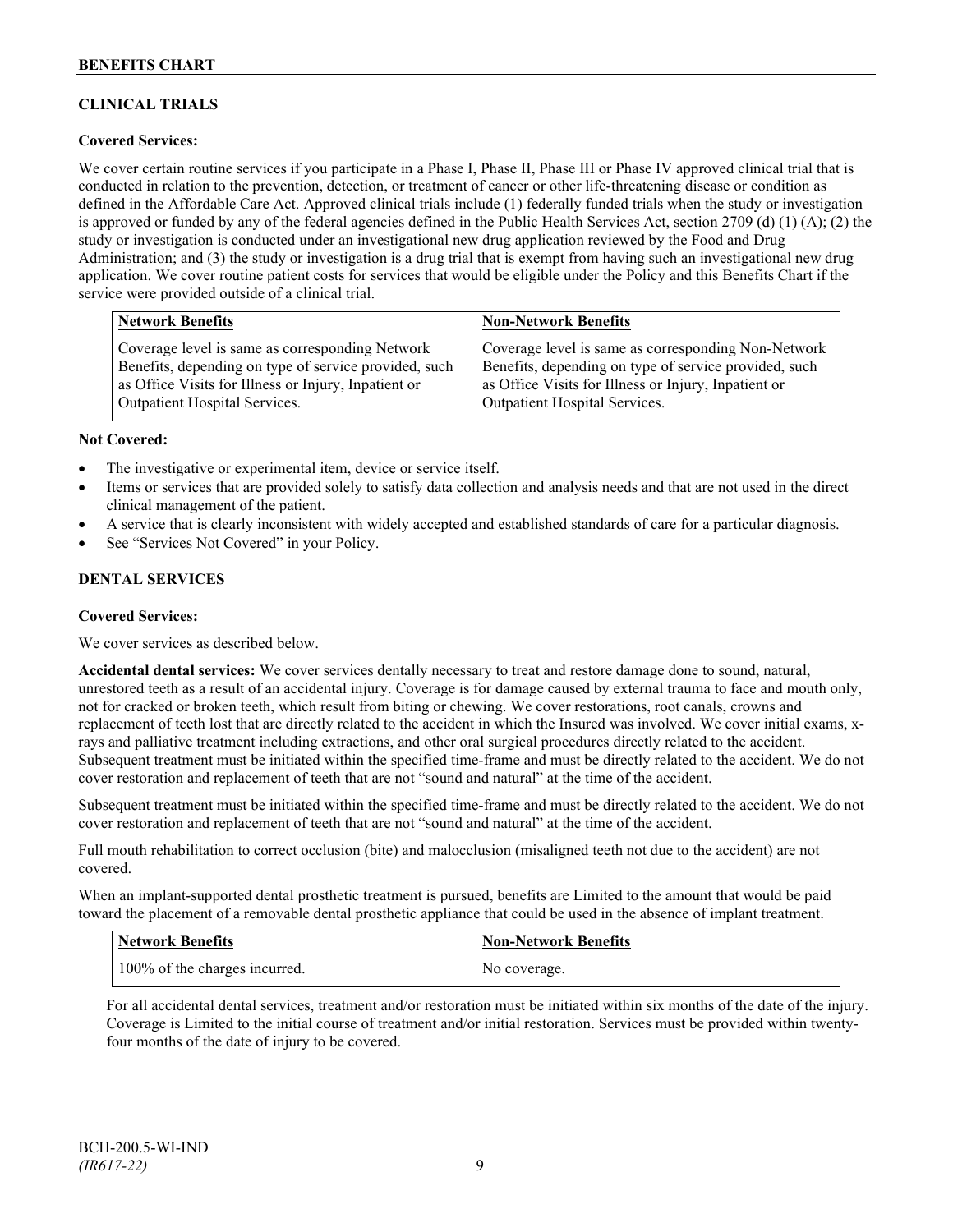### **Medical referral dental services**

**Medically necessary outpatient dental services:** We cover medically necessary outpatient dental services. Coverage is Limited to dental services required for treatment of an underlying medical condition, e.g., removal of teeth to complete radiation treatment for cancer of the jaw, cysts and lesions.

| Network Benefits              | <b>Non-Network Benefits</b>   |
|-------------------------------|-------------------------------|
| 100% of the charges incurred. | 100% of the charges incurred. |

**Medically necessary hospitalization and anesthesia for dental care:** We cover medically necessary hospitalization and anesthesia for dental care. This is Limited to charges incurred by an Insured who: (1) is a child under age 5; (2) is severely disabled; (3) has a medical condition, and requires hospitalization or general anesthesia for dental care treatment; or (4) is a child between ages 5 and 12 and care in dental offices has been attempted unsuccessfully and usual methods of behavior modification have not been successful, or when extensive amounts of restorative care, exceeding 4 appointments, are required.

Coverage is Limited to facility and anesthesia charges. Oral surgeon/dentist professional fees are not covered. The following are examples, though not all-inclusive, of medical conditions which may require hospitalization for dental services: severe asthma, severe airway obstruction or hemophilia. Hospitalization required due to the behavior of the Insured or due to the extent of the dental procedure is not covered.

| Network Benefits              | <b>Non-Network Benefits</b>   |
|-------------------------------|-------------------------------|
| 100% of the charges incurred. | 100% of the charges incurred. |

**Medical complications of dental care:** We cover medical complications of dental care. Treatment must be medically necessary care and related to medical complications of non-covered dental care, including complications of the head, neck, or substructures.

| Network Benefits              | <b>Non-Network Benefits</b>   |
|-------------------------------|-------------------------------|
| 100% of the charges incurred. | 100% of the charges incurred. |

**Oral surgery:** We cover oral surgery. Coverage is Limited to treatment of medical conditions requiring oral surgery, such as treatment of oral neoplasm, non-dental cysts, fracture of the jaw, trauma of the mouth and jaw, and any other oral surgery procedures provided as medically necessary dental services.

| <b>Network Benefits</b>       | <b>Non-Network Benefits</b>   |
|-------------------------------|-------------------------------|
| 100% of the charges incurred. | 100% of the charges incurred. |

**Treatment of cleft lip and cleft palate:** We cover treatment of cleft lip and cleft palate of a dependent child, including orthodontic treatment and oral surgery directly related to the cleft. Dental services which are not required for the treatment of cleft lip or cleft palate are not covered. If a dependent child covered under your Policy is also covered under a dental plan which includes orthodontic services, that dental plan shall be considered primary for the necessary orthodontic services. Oral appliances are subject to the same copayment, conditions and limitations as durable medical equipment.

| <b>Network Benefits</b>                               | <b>Non-Network Benefits</b>                           |
|-------------------------------------------------------|-------------------------------------------------------|
| Coverage level is same as corresponding Network       | Coverage level is same as corresponding Non-Network   |
| Benefits, depending on type of service provided, such | Benefits, depending on type of service provided, such |
| as Office Visits for Illness or Injury, Inpatient or  | as Office Visits for Illness or Injury, Inpatient or  |
| Outpatient Hospital Services.                         | Outpatient Hospital Services.                         |

**Treatment of temporomandibular disorder (TMD) and craniomandibular disorder (CMD):** We cover diagnostic procedures, surgical treatment and non-surgical treatment (including intraoral splint therapy devices) for temporomandibular disorder (TMD) and craniomandibular disorder (CMD), which is medically necessary care. Dental services which are not required to directly treat TMD or CMD are not covered.

| <b>Network Benefits</b>       | <b>Non-Network Benefits</b>   |
|-------------------------------|-------------------------------|
| 100% of the charges incurred. | 100% of the charges incurred. |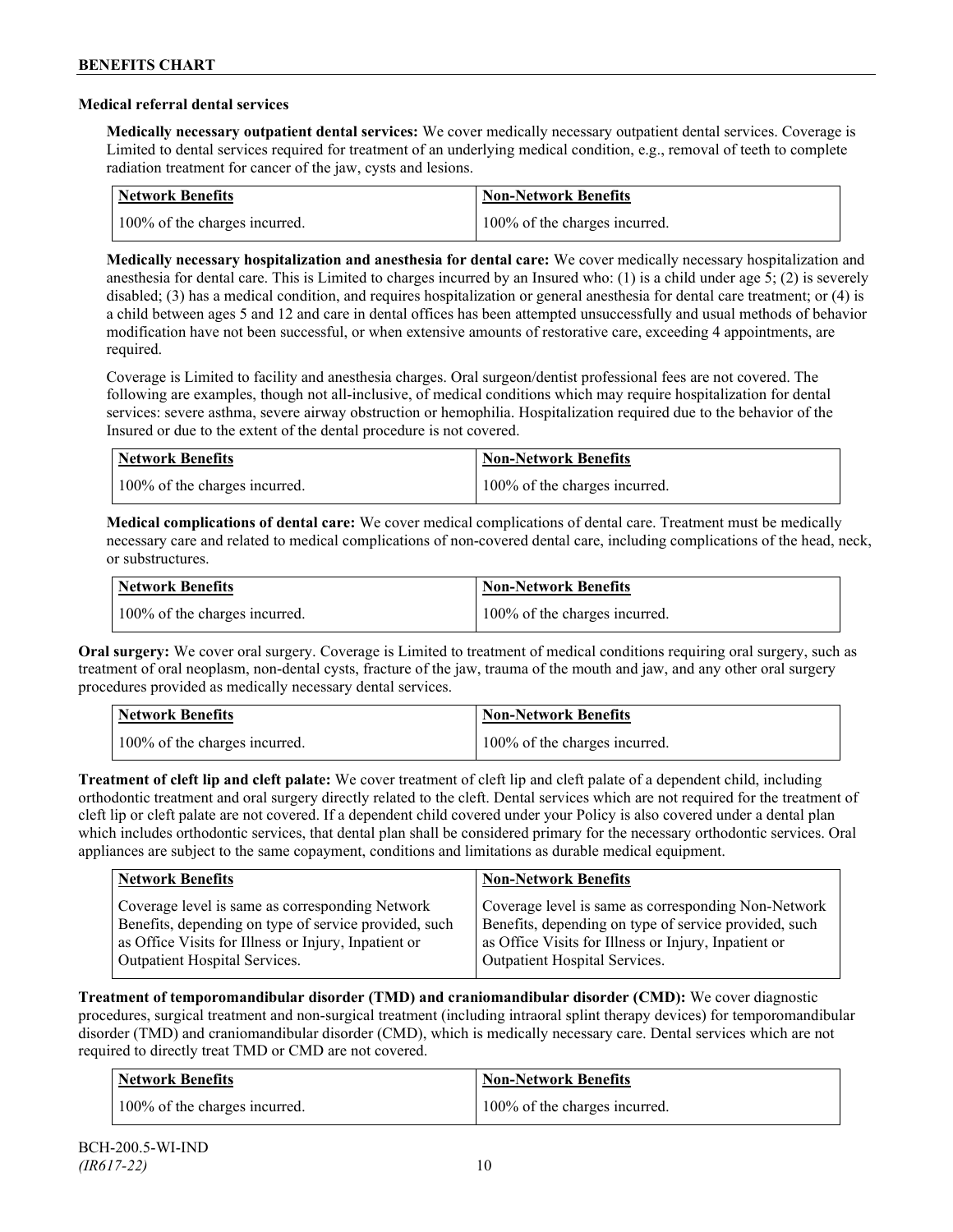# **Not Covered:**

- Dental treatment, procedures or services not listed in this Benefits Chart.
- Accident-related dental services if treatment is: (1) provided to teeth which are not sound and natural; (2) to teeth which have been restored; (3) initiated beyond six months from the date of the injury; (4) received beyond the initial treatment or restoration; or (5) received beyond twenty-four months from the date of injury.
- Accident-related dental services by a Non-Network provider.
- Oral surgery to remove wisdom teeth.
- Orthognathic treatment or procedures and all related services.
- See "Services Not Covered" in your Policy.

# **DIABETIC EQUIPMENT AND SUPPLIES**

#### **Covered Services:**

We cover physician prescribed medically appropriate and necessary drugs and supplies used in the management and treatment of diabetes for members with gestational, Type I or Type II diabetes including durable diabetic equipment and disposable supplies, as described below.

Certain items are only covered if your condition meets our coverage criteria and obtained through an authorized vendor. For more information on what we cover and any prior authorization requirements, call Member Services or log on to your "*my*HealthPartners" account at [healthpartners.com.](http://www.healthpartners.com/)

Insulin and medications for diabetes are covered as outpatient drugs under the "Prescription Drug Services" section.

**Pumps and pump supplies.** These include diabetic insulin pumps, diabetic infusion pumps and infusion pump supplies such as infusion sets, tubing, connectors and syringe reservoirs.

| <b>Network Benefits</b>       | <b>Non-Network Benefits</b>   |
|-------------------------------|-------------------------------|
| 100% of the charges incurred. | 100% of the charges incurred. |

# **All other durable equipment and diabetic supplies**

Durable Diabetic Equipment and Supplies. These include continuous glucose monitoring system (CGMS), transmitter, sensors and receivers, diabetic blood glucose monitors and control/calibrating solutions (for checking accuracy or testing equipment and test strips).

Disposable Diabetic Supplies. These are one-time use supplies, including syringes, lancets, lancet devices, blood and urine ketone test strips, and needles.

Certain diabetic supplies and equipment must be purchased at a pharmacy.

| <b>Network Benefits</b>       | <b>Non-Network Benefits</b>   |
|-------------------------------|-------------------------------|
| 100% of the charges incurred. | 100% of the charges incurred. |

# **Limitations:**

- No more than a 90-day supply of diabetic supplies are covered and dispensed at a time.
- We require that certain diabetic supplies and equipment be purchased at a pharmacy.
- Diabetic supplies and equipment are limited to certain models and brands.
- Durable medical equipment and supplies must be obtained from or repaired by approved vendors.
- Covered services and supplies are based on established medical policies, which are subject to periodic review and modification by the medical or dental directors. Our medical policy for diabetic supplies includes information on our required models and brands. These medical policies (medical coverage criteria) are available by calling Member Services, or logging on to your "*my*HealthPartners" account at healthpartners.com.

# **Not Covered:**

- Replacement or repair of any covered items, if the items are (i) damaged or destroyed by misuse, abuse or carelessness, (ii) lost; or (iii) stolen.
- Duplicate or similar items.

BCH-200.5-WI-IND *(IR617-22)* 11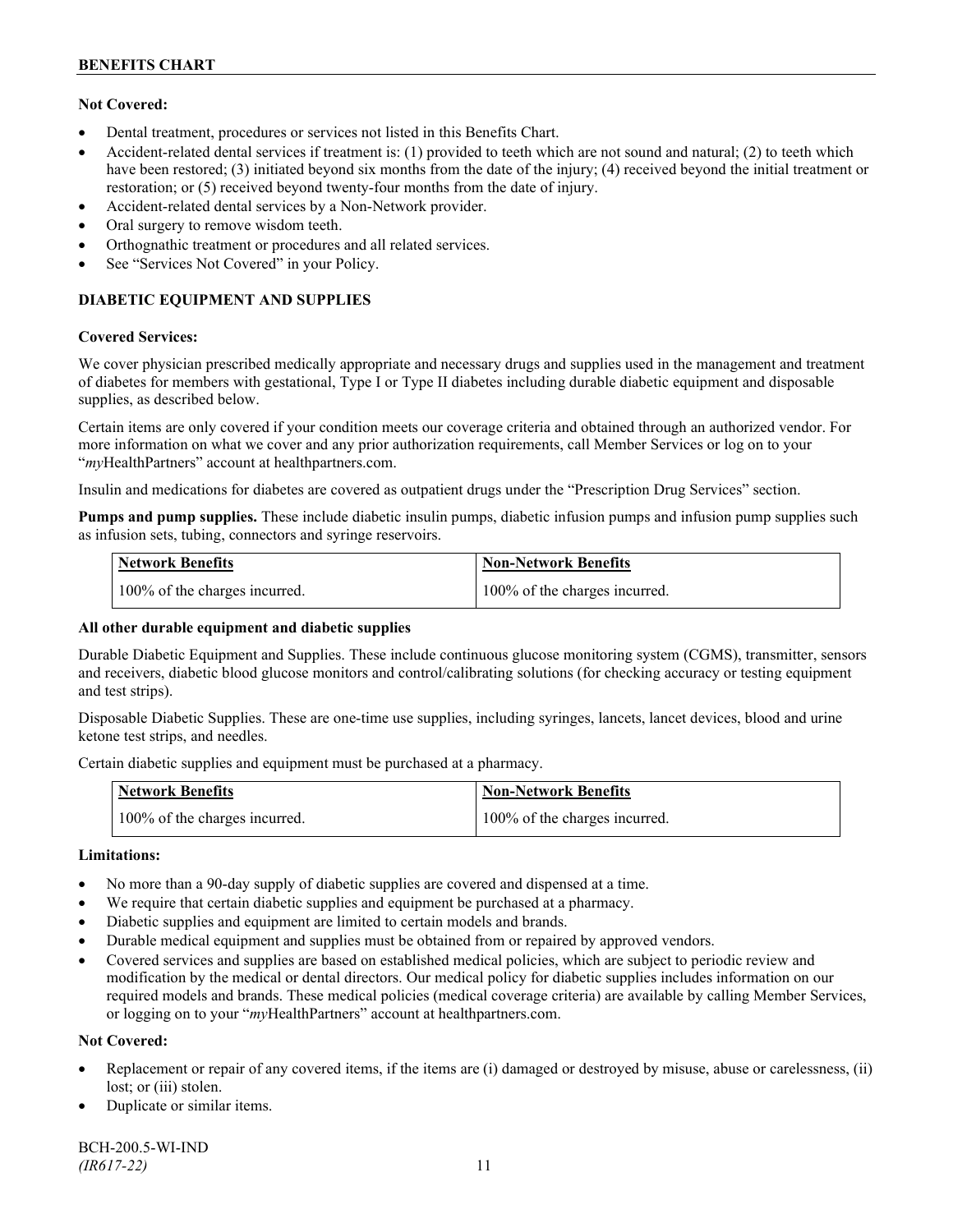- Labor and related charges for repair of any covered items which are more than the cost of replacement by an approved vendor.
- Batteries for monitors and equipment.
- Sales tax, mailing, delivery charges, service call charges.
- See "Services Not Covered" in your Policy.

# **DIAGNOSTIC IMAGING SERVICES**

#### **Covered Services:**

We cover diagnostic imaging, when ordered by a provider and provided in a clinic or outpatient hospital facility.

We cover services provided in a clinic or outpatient hospital facility. To see the benefit level for inpatient hospital or skilled nursing facility services, see benefits under Inpatient Hospital and Skilled Nursing Facility Services.

### **Outpatient magnetic resonance imaging (MRI) and computed tomography (CT)**

| <b>Network Benefits</b>       | <b>Non-Network Benefits</b>   |
|-------------------------------|-------------------------------|
| 100% of the charges incurred. | 100% of the charges incurred. |

#### **All other outpatient diagnostic imaging services**

#### **Services for illness or injury**

| <b>Network Benefits</b>       | <b>Non-Network Benefits</b>      |
|-------------------------------|----------------------------------|
| 100% of the charges incurred. | $100\%$ of the charges incurred. |

#### **Preventive services (MRI/CT procedures are not considered preventive)**

Diagnostic imaging services associated with preventive services are covered at the benefit level shown in the "Preventive Services" section of this Benefits Chart.

#### **Not Covered:**

See "Services Not Covered" in your Policy.

# **DURABLE MEDICAL EQUIPMENT, PROSTHETICS, ORTHOTICS AND SUPPLIES**

# **Covered Services:**

We cover equipment and services, as described below.

We cover durable medical equipment and services, prosthetics, orthotics, and supplies, subject to the limitations below, including certain disposable supplies, and enteral feedings.

We cover external hearing aids, cochlear implants, and related treatment prescribed by a physician or by a licensed audiologist for Insureds under 18 years of age who have hearing loss.

We also cover basic hearing aids for Insureds age 18 or older for the correction of a hearing impairment.

Osseointegrated or bone-anchored hearing aids are only covered for Insureds who have hearing loss that is not correctable by any other procedure.

Hearing aids are Limited to one basic, standard hearing aid for each ear every three years.

A basic hearing aid is defined as a hearing device that consists of a microphone, amplifier, volume control, battery and receiver. It does not include upgrades above and beyond the functionality of a basic hearing aid, including, but not Limited to, hearing improvements for group settings, background noise, Bluetooth/remote control functionality, or extended warranties. Charges for upgrades above the cost of a basic, standard hearing aid are not covered.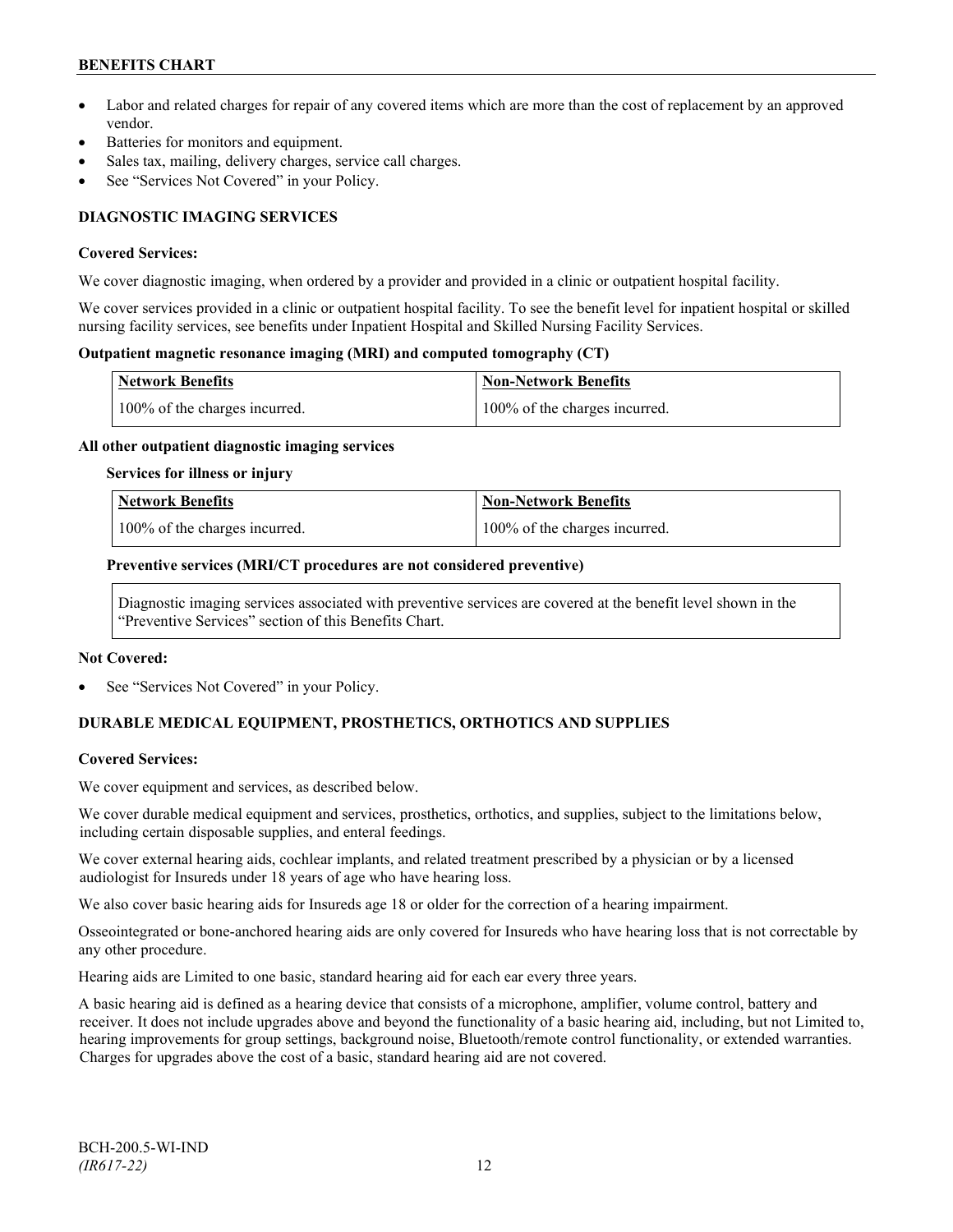Diabetic equipment and supplies are covered under the "Diabetic Equipment and Supplies" section.

| <b>Network Benefits</b>       | <b>Non-Network Benefits</b>   |
|-------------------------------|-------------------------------|
| 100% of the charges incurred. | 100% of the charges incurred. |

### **Special dietary treatment for phenylketonuria (PKU) if it meets our medical coverage criteria**

| <b>Network Benefits</b>       | <b>Non-Network Benefits</b>   |
|-------------------------------|-------------------------------|
| 100% of the charges incurred. | 100% of the charges incurred. |

#### **Oral amino acid based elemental formula if it meets our medical coverage criteria**

| <b>Network Benefits</b>       | <b>Non-Network Benefits</b>   |
|-------------------------------|-------------------------------|
| 100% of the charges incurred. | 100% of the charges incurred. |

#### **Limitations:**

Coverage of durable medical equipment is Limited by the following.

- Payment will not exceed the cost of an alternate piece of equipment or service that is effective and medically necessary.
- For prosthetic benefits, other than oral appliances for cleft lip and cleft palate, payment will not exceed the cost of an alternate piece of equipment or service that is effective, medically necessary and enables Insureds to conduct standard activities of daily living.
- We reserve the right to determine if an item will be approved for rental vs. purchase.
- We require that certain diabetic supplies and equipment be purchased at a pharmacy.
- Covered services and supplies are based on established medical policies which are subject to periodic review and modification by the medical directors. Our medical policy for diabetic supplies includes information on our required models and brands. These medical policies (medical coverage criteria) are available by calling Member Services, or logging on to your "*my*HealthPartners" account at [healthpartners.com.](http://www.healthpartners.com/)

# **Not Covered:**

Items which are not eligible for coverage include, but are not Limited to:

- Replacement or repair of any covered items, if the items are (i) damaged or destroyed by misuse, abuse or carelessness, (ii) lost; or (iii) stolen.
- Duplicate or similar items.
- Labor and related charges for repair of any covered items which are more than the cost of replacement by an approved vendor.
- Sales tax, mailing, delivery charges, service call charges.
- Items which are primarily educational in nature or for hygiene, vocation, comfort, convenience or recreation.
- Communication aids or devices: equipment to create, replace or augment communication abilities including, but not Limited to, speech processors, receivers, communication boards, or computer or electronic assisted communication.
- Implantable and osseointegrated or bone-anchored hearing aids and their fitting, except as specifically described in this Benefits Chart. This exclusion does not apply to cochlear implants.
- Eyeglasses, contact lenses and their fitting, measurement and adjustment, except as specifically described in this Benefits Chart.
- Hair prostheses (wigs).
- Household equipment which primarily has customary uses other than medical, such as, but not Limited to, exercise cycles, air purifiers, central or unit air conditioners, water purifiers, non-allergenic pillows, mattresses or waterbeds.
- Household fixtures including, but not Limited to, escalators or elevators, ramps, swimming pools and saunas.
- Modifications to the structure of the home including, but not Limited to, wiring, plumbing or charges for installation of equipment.
- Vehicle, car or van modifications including, but not Limited to, hand brakes, hydraulic lifts and car carrier.
- Rental equipment while owned equipment is being repaired by non-contracted vendors, beyond one month rental of medically necessary equipment.
- Other equipment and supplies, including, but not Limited to assistive devices, that we determine are not eligible for coverage.

BCH-200.5-WI-IND *(IR617-22)* 13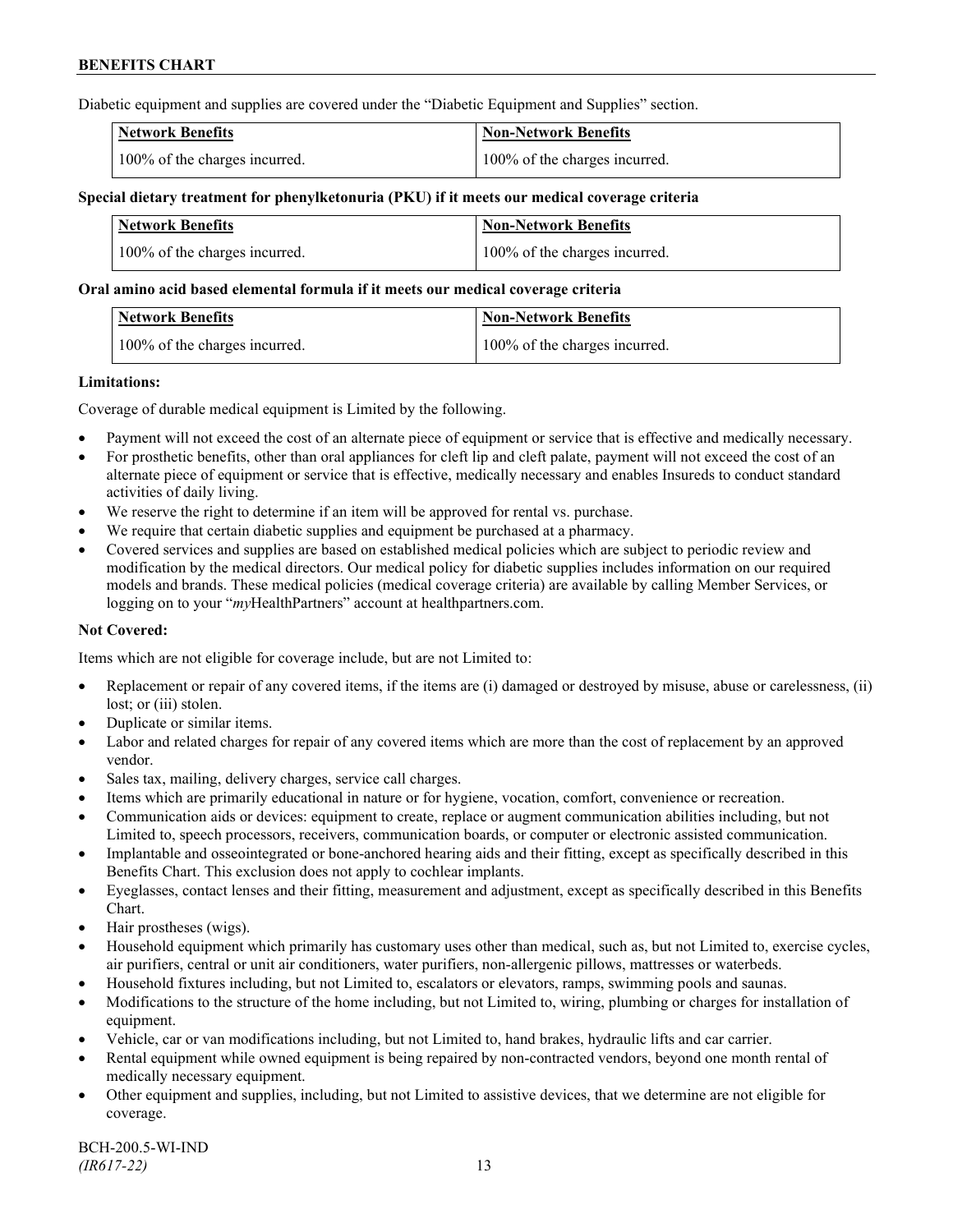See "Services Not Covered" in your Policy.

# **EMERGENCY AND URGENTLY NEEDED CARE SERVICES**

# **Covered Services:**

We cover services for emergency care and urgently needed care if the services are otherwise eligible for coverage under your Policy.

**Urgently needed care.** These are services to treat an unforeseen illness or injury that:

- are required in order to prevent a serious deterioration in your health, and
- cannot be delayed until the next available clinic or office hours.

| <b>Network Benefits</b>       | <b>Non-Network Benefits</b>   |
|-------------------------------|-------------------------------|
| 100% of the charges incurred. | 100% of the charges incurred. |

**Emergency care.** These are services to treat:

- the sudden, unexpected onset of illness or injury which, if left untreated or unattended until the next available clinic or office hours, would result in hospitalization, or
- a condition requiring professional health services immediately necessary to preserve life or stabilize health.

Emergency care includes emergency services as defined in Division BB, Title I, Section 102 of the Consolidated Appropriations Act of 2021.

When reviewing claims for coverage of emergency services, our medical director will take into consideration a reasonable layperson's belief that the circumstances required immediate medical care that could not wait until the next working day or next available clinic appointment.

# **Emergency care in a hospital emergency room, including professional services of a physician**

| <b>Network Benefits</b>       | Non-Network Benefits    |
|-------------------------------|-------------------------|
| 100% of the charges incurred. | l See Network Benefits. |

# **Inpatient emergency care in a hospital**

| <b>Network Benefits</b>       | <b>Non-Network Benefits</b> |
|-------------------------------|-----------------------------|
| 100% of the charges incurred. | See Network Benefits.       |

# **Not Covered:**

See "Services Not Covered" in your Policy.

# **GENE THERAPY**

# **Covered Services:**

We cover gene therapy treatment that meets our current medical coverage criteria.

| <b>Network Benefits</b>                                                                                                                                                                                 | <b>Non-Network Benefits</b> |
|---------------------------------------------------------------------------------------------------------------------------------------------------------------------------------------------------------|-----------------------------|
| Coverage level is same as corresponding Network<br>Benefit, depending on type of service provided, such as<br>Office Visits for Illness or Injury, Inpatient or<br><b>Outpatient Hospital Services.</b> | No coverage.                |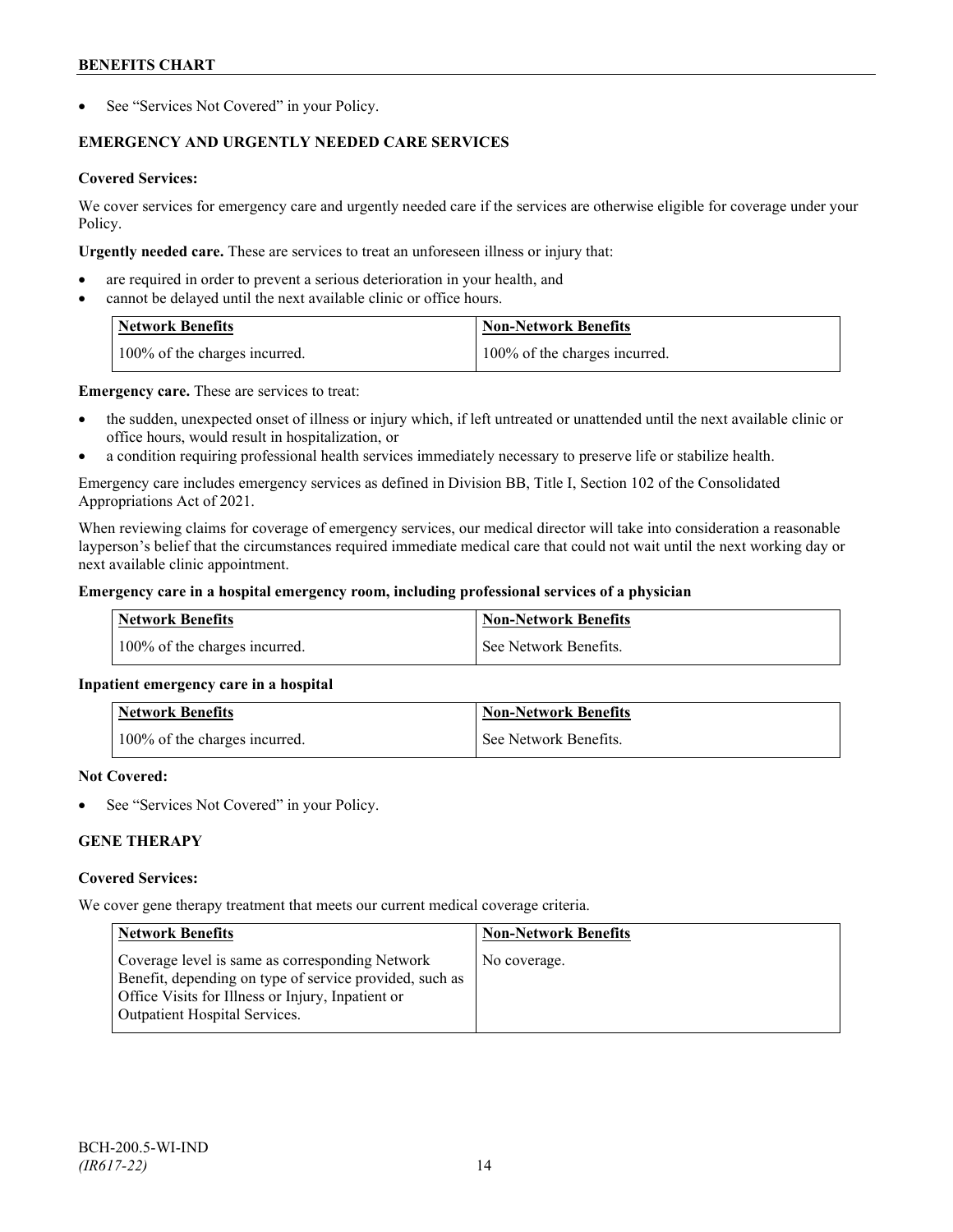# **Limitations:**

- Gene therapy must be provided by a designated provider.
- Specific types of gene therapy are Limited to therapies and conditions specified in our medical coverage criteria.

# **Not Covered:**

See "Services Not Covered" in your Policy.

# **HEALTH EDUCATION**

### **Covered Services:**

We cover education for preventive services and education for the management of chronic health problems (such as diabetes).

| <b>Network Benefits</b>       | <b>Non-Network Benefits</b>   |
|-------------------------------|-------------------------------|
| 100% of the charges incurred. | 100% of the charges incurred. |

# **Not Covered:**

See "Services Not Covered" in your Policy.

# **HOME-BASED COMPREHENSIVE HEALTH RISK ASSESSMENT**

#### **Covered Services:**

If you meet our criteria for coverage, you may qualify for our home-based comprehensive health risk assessment program. The program covers a health assessment with a designated nurse practitioner.

| <b>Network Benefits</b>       | <b>Non-Network Benefits</b> |
|-------------------------------|-----------------------------|
| 100% of the charges incurred. | No coverage.                |

# **Not Covered:**

See "Services Not Covered" in your Policy.

# **HOME HEALTH SERVICES**

# **Covered Services:**

We cover skilled nursing services, physical therapy, occupational therapy, speech therapy, respiratory therapy and other therapeutic services, non-routine prenatal and routine postnatal well child visits (as described in our medical coverage criteria), phototherapy services for newborns, home health aide services and other eligible home health services when provided in your home, if you are homebound (i.e., unable to leave home without considerable effort due to a medical condition). Lack of transportation does not constitute homebound status. For phototherapy services for newborns and high risk prenatal services, supplies and equipment are included.

We cover total parenteral nutrition/intravenous ("TPN/IV") therapy, equipment, supplies and drugs in connection with IV therapy. IV line care kits are covered under Durable Medical Equipment.

We cover palliative care benefits. Palliative care includes symptom management, education and establishing goals of care. We waive the requirement that you be homebound for a Limited number of home visits for palliative care (as shown in this Benefits Chart), if you have a life-threatening, non-curable condition which has a prognosis of survival of two years or less. Additional palliative care visits are eligible under the home health services benefit if you are homebound and meet all other requirements defined in this section.

You do not need to be homebound to receive total parenteral nutrition/intravenous ("TPN/IV") therapy.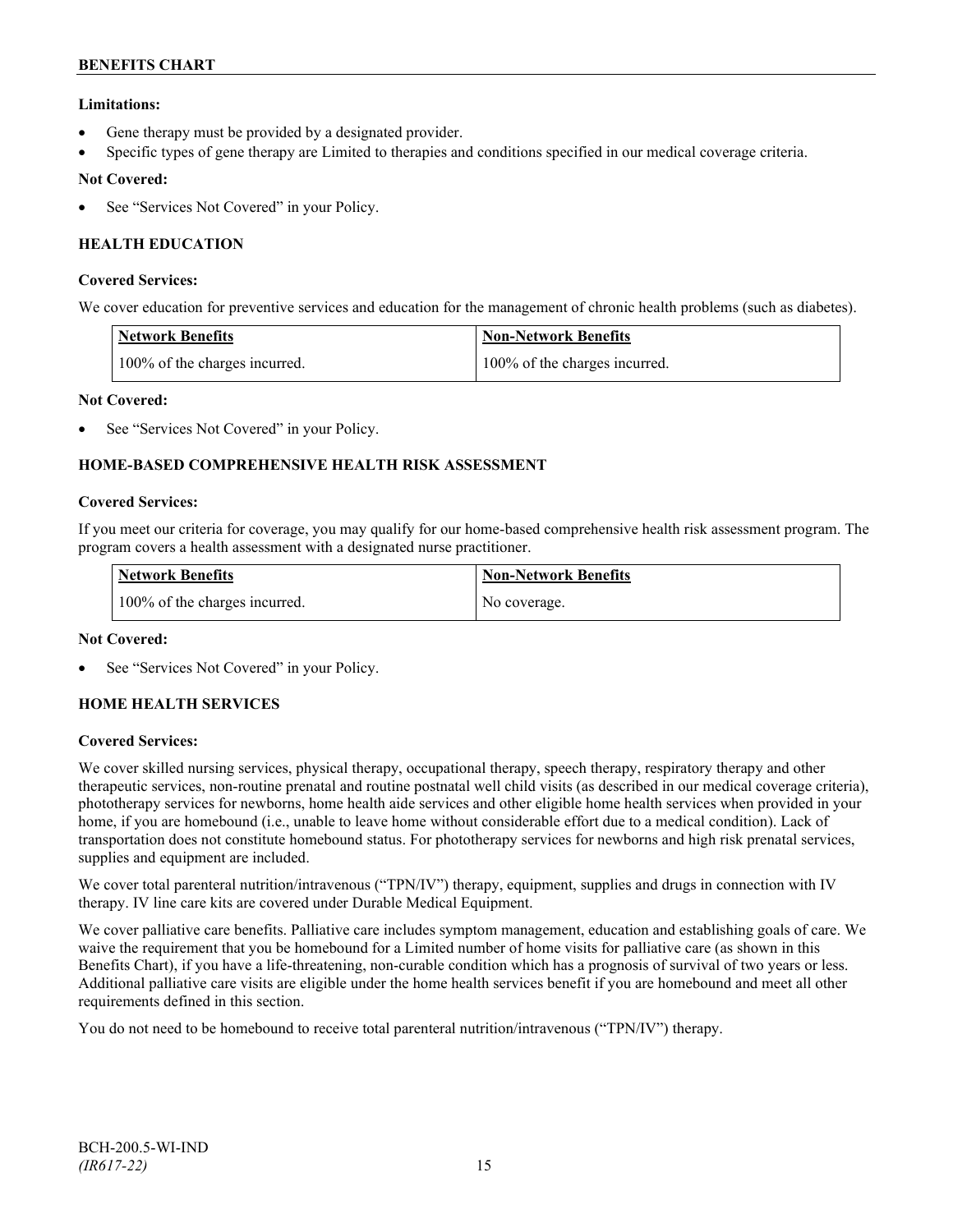Home health services are eligible and covered only when:

- medically necessary; and
- provided as rehabilitative care, terminal care or maternity care; and
- ordered by a physician, and included in the written home care plan.

# **Physical therapy, occupational therapy, speech therapy, respiratory therapy, home health aide services and palliative care**

| Network Benefits              | <b>Non-Network Benefits</b> |
|-------------------------------|-----------------------------|
| 100% of the charges incurred. | No coverage.                |

#### **TPN/IV therapy, skilled nursing services, non-routine prenatal/postnatal services and phototherapy**

| Network Benefits              | Non-Network Benefits |
|-------------------------------|----------------------|
| 100% of the charges incurred. | No coverage.         |

Each 24-hour visit (or shifts up to 24-hour visits) equals one visit and counts toward the Maximum visits for all other services shown below. Any visit that lasts less than 24 hours regardless of the length of the visit, will count as one visit toward the Maximum visits for all other services shown below. All visits must be medically necessary and benefit eligible.

#### **Routine postnatal well child visits**

| <b>Network Benefits</b>       | Non-Network Benefits          |
|-------------------------------|-------------------------------|
| 100% of the charges incurred. | 100% of the charges incurred. |

#### **Maximum visits for palliative care:**

If you are eligible to receive palliative care in the home and you are not homebound, there is a maximum of 12 visits per calendar year.

#### **Maximum visits for all services other than palliative care:**

| Network Benefits             | <b>Non-Network Benefits</b> |
|------------------------------|-----------------------------|
| 60 visits per calendar year. | No coverage.                |

The routine postnatal well child visits do not count toward the visit limit.

# **Limitations:**

- Home health services are not provided as a substitute for a primary caregiver in the home or as relief (respite) for a primary caregiver in the home. We will not reimburse family members or residents in your home for the above services.
- A service shall not be considered a skilled nursing service merely because it is performed by, or under the direct supervision of, a licensed nurse. Where a service (such as tracheotomy suctioning or ventilator monitoring) or like services, can be safely and effectively performed by a non-medical person (or self-administered), without the direct supervision of, a licensed nurse, the service shall not be regarded as a skilled nursing service, whether or not a skilled nurse actually provides the service. The unavailability of a competent person to provide a non-skilled service shall not make it a skilled service when a skilled nurse provides it. Only the skilled nursing component of so-called "blended" services (i.e. services which include skilled and non-skilled components) are covered under this Benefits Chart.

# **Not Covered:**

- Home Health Services by a Non-Network provider.
- Financial or legal counseling services.
- Housekeeping or meal services in your home.
- Private duty nursing services.
- Services provided by a family member or enrollee, or a resident in the enrollee's home.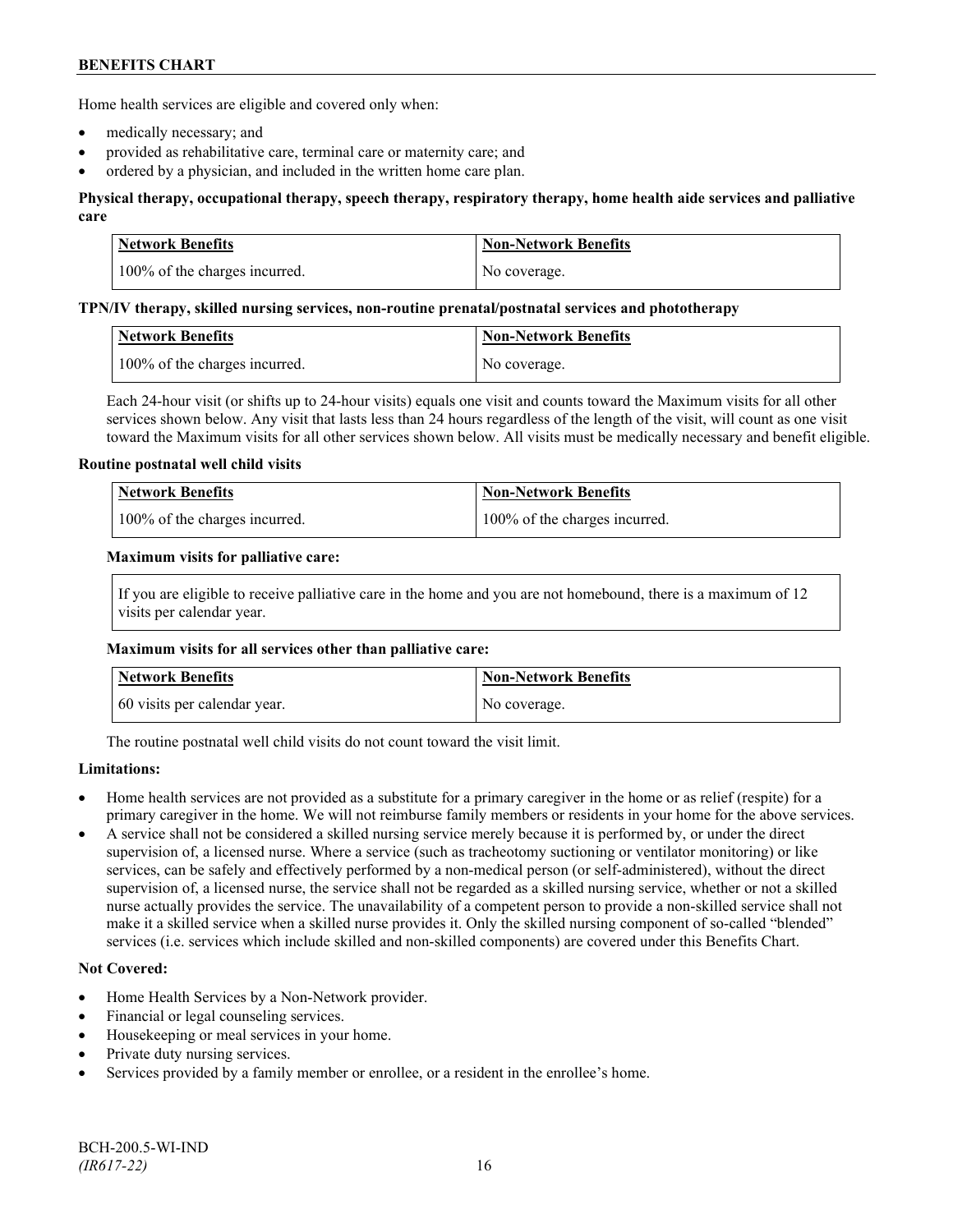- Vocational rehabilitation and recreational or educational therapy. Recreation therapy is therapy provided solely for the purpose of recreation, including, but not Limited to: (a) requests for physical therapy or occupational therapy to improve athletic ability, and (b) braces or guards to prevent sports injuries.
- See "Services Not Covered" in your Policy.

# **HOME HOSPICE SERVICES**

### **Applicable Definitions:**

**Part-time.** This is up to two hours of service per day, more than two hours is considered continuous care.

**Continuous Care.** This is from two to twelve hours of service per day provided by a registered nurse, licensed practical nurse, or home health aide, during a period of crisis in order to maintain a terminally ill patient at home.

**Appropriate Facility.** This is a nursing home, hospice residence, or other inpatient facility.

**Custodial Care Related to Hospice Services.** This means providing assistance in the activities of daily living and the care needed by a terminally ill patient which can be provided by primary caregiver (i.e., family member or friend) who is responsible for the patient's home care.

# **Covered Services:**

**Home hospice program:** We cover the services described below if you are terminally ill and accepted as a home hospice program participant. You must meet the eligibility requirements of the program, and elect to receive services through the home hospice program. The services will be provided in your home, with inpatient care available when medically necessary as described below. If you elect to receive hospice services, you do so in lieu of curative treatment for your terminal illness for the period you are enrolled in the home hospice program.

**Eligibility:** In order to be eligible to be enrolled in the home hospice program, you must: (1) be a terminally ill patient (prognosis of six months or less); (2) have chosen a palliative treatment focus (i.e., emphasizing comfort and supportive services rather than treatment attempting to cure the disease or condition); and (3) continue to meet the terminally ill prognosis as reviewed by our medical director or his or her designee over the course of care. You may withdraw from the home hospice program at any time.

**Eligible services:** Hospice services include the following services provided in accordance with an approved hospice treatment plan:

- Home Health Services:
	- o Part-time care provided in your home by an interdisciplinary hospice team (which may include a physician, nurse, social worker, and spiritual counselor) and medically necessary home health services are covered.
	- o One or more periods of continuous care in your home or in a setting which provides day care for pain or symptom management, when medically necessary, will be covered.
- Inpatient Services: We cover medically necessary inpatient services.
- Other Services:
	- o Respite care is covered for care in your home or in an appropriate facility, to give your primary caregivers (i.e., family members or friends) rest and/or relief when necessary in order to maintain a terminally ill patient at home*.*
	- o Medically necessary medications for pain and symptom management.
	- o Semi-electric hospital beds and other durable medical equipment are covered.
	- o Emergency and non-emergency care is covered.

| Network Benefits              | <b>Non-Network Benefits</b> |
|-------------------------------|-----------------------------|
| 100% of the charges incurred. | No coverage.                |

Respite care is Limited to 5 days per episode, and respite care and continuous care combined are Limited to 30 days.

# **Not Covered:**

- Home Hospice Services by a Non-Network provider.
- Financial or legal counseling services.
- Housekeeping or meal services in your home.
- Custodial or maintenance care related to hospice services, whether provided in the home or in a nursing home.
- Any service not specifically described as covered services under this home hospice services benefits.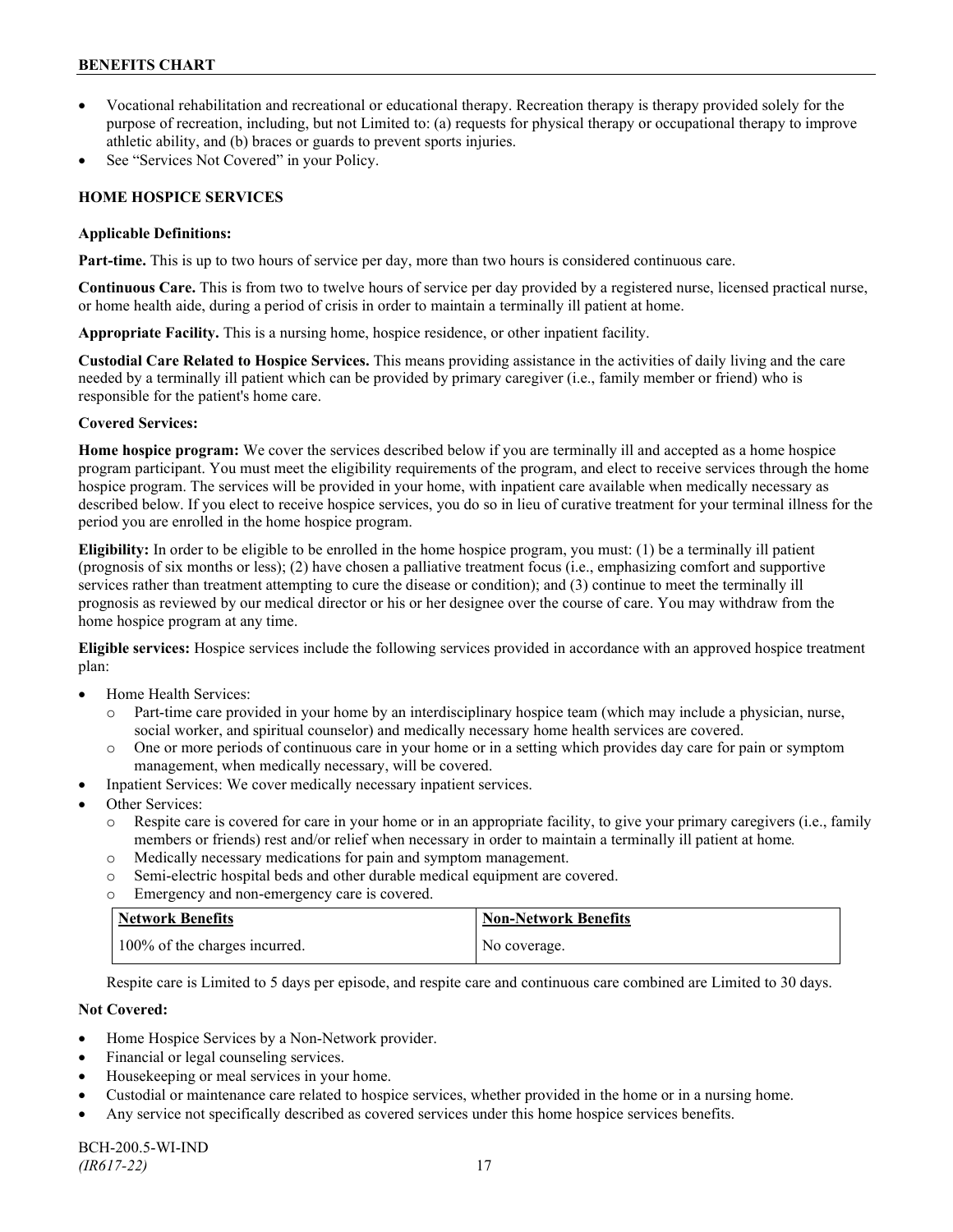- Any services provided by members of your family or residents in your home.
- See "Services Not Covered" in your Policy.

### **HOSPITAL AND SKILLED NURSING FACILITY SERVICES**

### **Covered Services:**

We cover services as described below.

#### **Medical or surgical hospital services**

**Inpatient hospital services:** We cover the following medical or surgical services, for the treatment of acute illness or injury, which require the level of care only provided in an acute care facility. These services must be authorized by a physician.

Inpatient hospital services include: room and board; the use of operating or maternity delivery rooms; intensive care facilities; newborn nursery facilities; general nursing care, anesthesia, laboratory and diagnostic imaging services, radiation therapy, physical therapy, prescription drugs or other medications administered during treatment, blood and blood products (unless replaced), and blood derivatives, and other diagnostic or treatment related hospital services; physician and other professional medical and surgical services provided while in the hospital, including gender confirmation surgery that meets medical coverage criteria.

We cover, following a vaginal delivery, a minimum of 48 hours of inpatient care for the mother and newborn child. We cover, following a caesarean section delivery, a minimum of 96 hours of inpatient care for the mother and newborn child.

Health insurance issuers generally may not, under Federal law, restrict benefits for any hospital length of stay in connection with childbirth for the mother of newborn child to less than 48 hours following a vaginal delivery, or less than 96 hours following a caesarean section. However, Federal law generally does not prohibit the mother's or newborn's attending provider, after consulting with the mother, from discharging the mother or her newborn earlier than 48 hours (or 96 hours as applicable). In any case plans and issuers may not, under Federal law, require that a provider obtain authorization from the plan or the insurance issuer for prescribing a length of stay not in excess of 48 hours (or 96 hours).

| <b>Network Benefits</b>       | Non-Network Benefits          |
|-------------------------------|-------------------------------|
| 100% of the charges incurred. | 100% of the charges incurred. |

Each Insured's admission or confinement, including that of a newborn child, is separate and distinct from the admission or confinement of any other Insured.

**Outpatient hospital, ambulatory care or surgical facility services:** We cover the following medical and surgical services, for diagnosis or treatment of illness or injury on an outpatient basis. These services must be authorized by a physician.

Outpatient services include: use of operating rooms, maternity delivery rooms or other outpatient departments, rooms or facilities; and the following outpatient services: general nursing care, anesthesia, laboratory and diagnostic imaging services, radiation therapy, physical therapy, drugs administered during treatment, blood and blood products (unless replaced), and blood derivatives, and other diagnostic or treatment related outpatient services; physician and other professional medical and surgical services provided while an outpatient, including colonoscopies, and gender confirmation surgery that meets medical coverage criteria.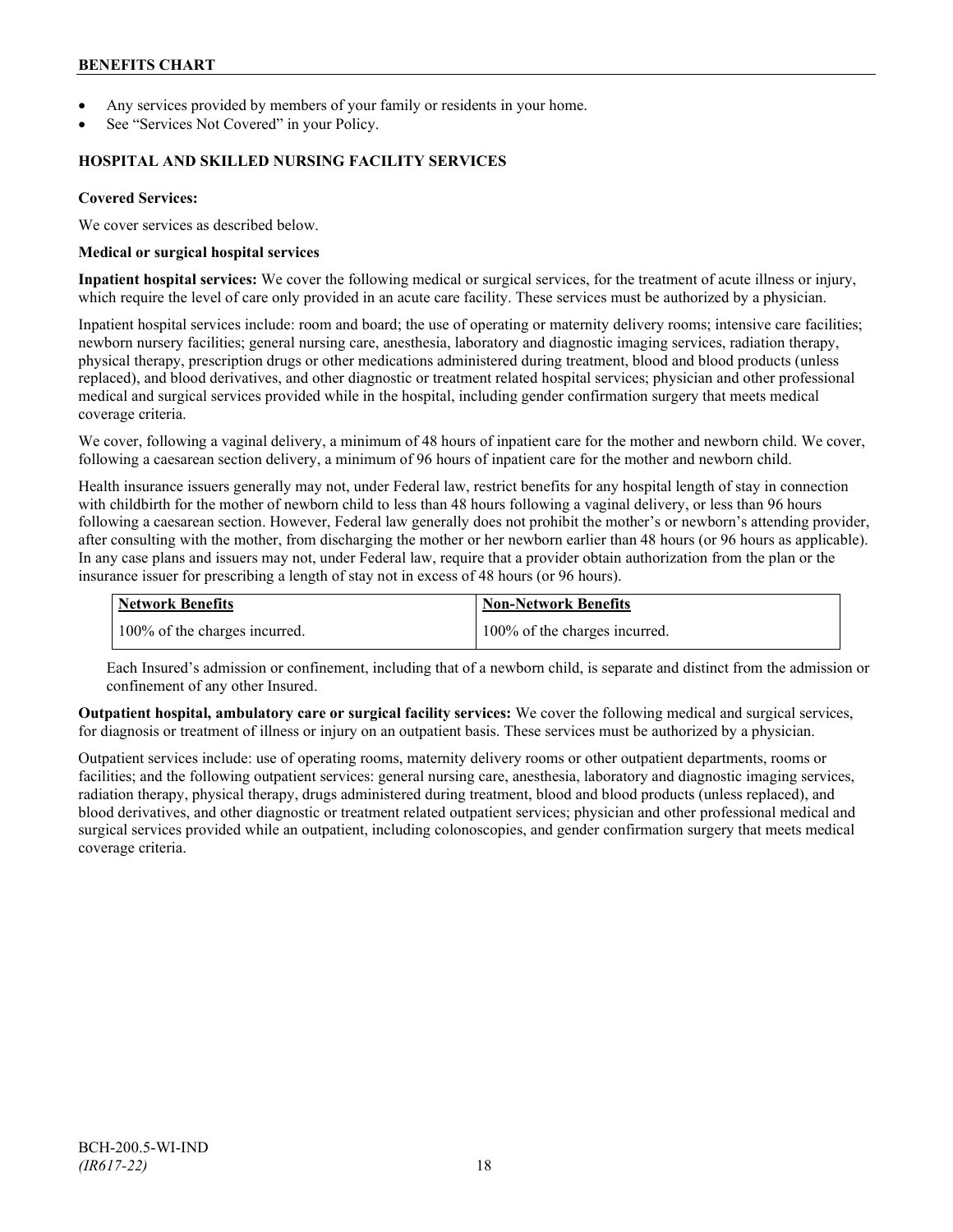To see the benefit level for diagnostic imaging services, laboratory services and physical therapy, see benefits under Diagnostic Imaging Services, Laboratory Services and Physical Therapy in this Benefits Chart.

| <b>Network Benefits</b>       | <b>Non-Network Benefits</b>   |
|-------------------------------|-------------------------------|
| 100% of the charges incurred. | 100% of the charges incurred. |

**Skilled nursing facility care:** We cover room and board, daily skilled nursing and related ancillary services for post-acute treatment and rehabilitative care of illness or injury that meets medical coverage criteria.

| Network Benefits                             | <b>Non-Network Benefits</b>                  |
|----------------------------------------------|----------------------------------------------|
| 100% of the charges incurred.                | 100% of the charges incurred.                |
| Limited to a 30 day maximum per confinement. | Limited to a 30 day maximum per confinement. |

Each day of services provided under the Network Benefits and Non-Network Benefits, combined, applies toward the maximum shown above.

#### **Not Covered:**

- Services for items for personal convenience, such as television rental, are not covered.
- See "Services Not Covered" in your Policy.

# **INFERTILITY DIAGNOSIS**

#### **Covered Services:**

We cover the diagnosis of infertility. These services include diagnostic procedures and tests provided in connection with an infertility evaluation, office visits and consultations to diagnose infertility.

| <b>Network Benefits</b>       | <b>Non-Network Benefits</b>   |
|-------------------------------|-------------------------------|
| 100% of the charges incurred. | 100% of the charges incurred. |

Coverage is Limited to office visits and consultations to diagnose infertility. Treatment is not covered.

#### **Not Covered:**

- Infertility/fertility treatment, including, but not limited to, office visits, laboratory services, diagnostic imaging services, and fertility drugs, reversal of sterilization, and sperm, ova or embryo acquisition, retrieval or storage; however, we do cover office visits and consultations to diagnose infertility.
- Services related to the establishment of surrogate pregnancy and fees for a surrogate. However, pregnancy and maternity services are covered for an Insured under this Benefits Chart, including a surrogate pregnancy.
- See "Services Not Covered" in your Policy.

# **LABORATORY SERVICES**

#### **Covered Services:**

We cover laboratory tests when ordered by a provider and provided in a clinic or outpatient hospital facility. This includes blood tests to detect lead exposure in children between the ages of 6 months and 72 months.

To see the benefit level for inpatient hospital or skilled nursing facility services, see benefits under Inpatient Hospital and Skilled Nursing Facility Services in this Benefits Chart.

**Prostate-specific antigen (PSA) testing.** We cover prostate cancer screening for men 40 years of age or over who are symptomatic or in a high-risk category and for all men 50 years of age or older.

| <b>Network Benefits</b>       | <b>Non-Network Benefits</b>   |
|-------------------------------|-------------------------------|
| 100% of the charges incurred. | 100% of the charges incurred. |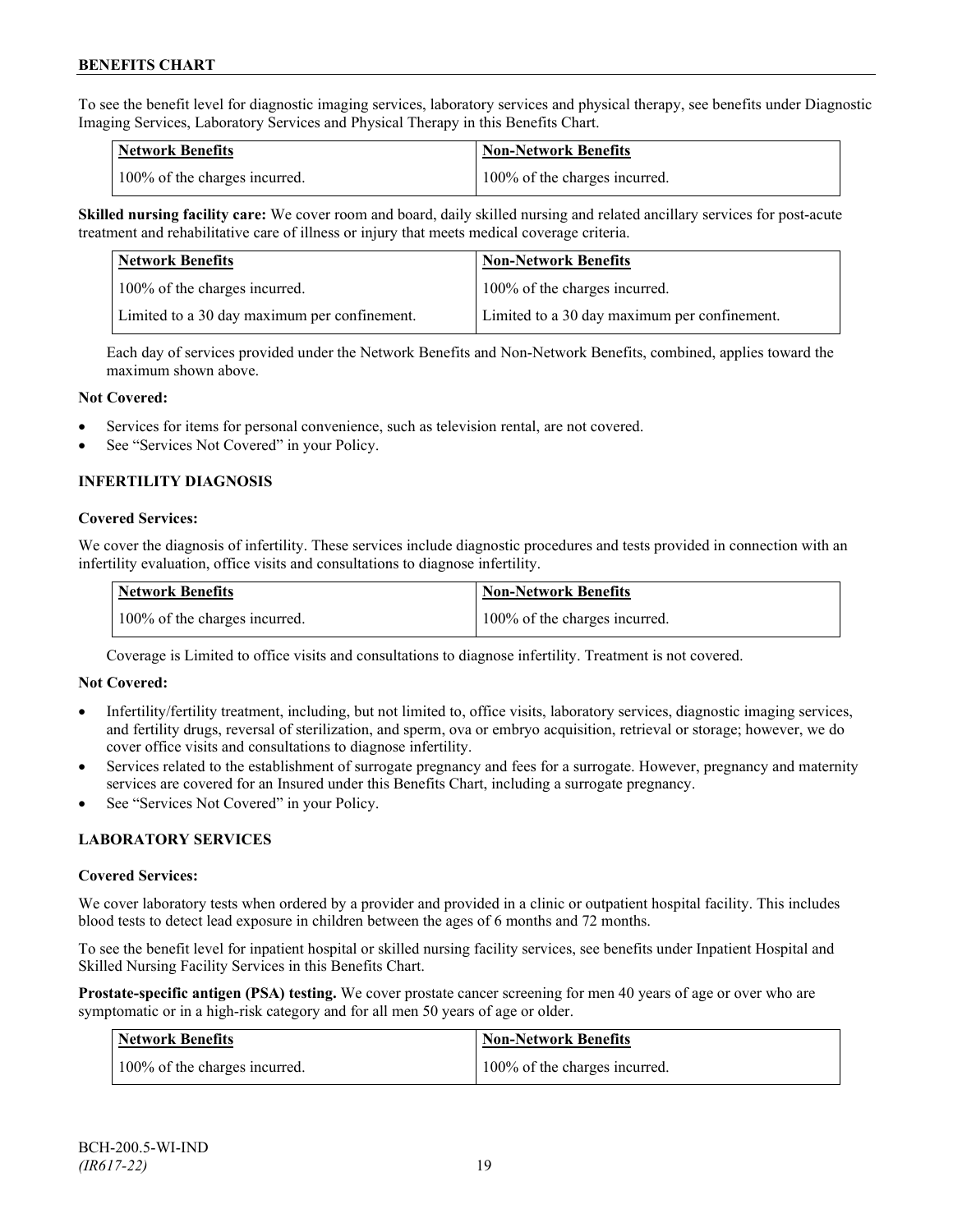### **All other laboratory services**

**Services for illness or injury**

| Network Benefits              | Non-Network Benefits          |
|-------------------------------|-------------------------------|
| 100% of the charges incurred. | 100% of the charges incurred. |

#### **Preventive services**

Laboratory services associated with preventive services are covered at the benefit level shown in the "Preventive Services" section of this Benefits Chart.

### **Not Covered:**

See "Services Not Covered" in your Policy.

# **MASTECTOMY RECONSTRUCTION BENEFIT**

# **Covered Services:**

We cover reconstruction of the breast on which the mastectomy has been performed; surgery and reconstruction of the other breast to produce symmetrical appearance, and prostheses and physical complications of all stages of mastectomy, including lymphedemas.

| <b>Network Benefits</b>                               | <b>Non-Network Benefits</b>                           |
|-------------------------------------------------------|-------------------------------------------------------|
| Coverage level is same as corresponding Network       | Coverage level is same as corresponding Non-Network   |
| Benefits, depending on type of service provided, such | Benefits, depending on type of service provided, such |
| as Office Visits for Illness or Injury, Inpatient or  | as Office Visits for Illness or Injury, Inpatient or  |
| Outpatient Hospital Services.                         | Outpatient Hospital Services.                         |

#### **Not Covered:**

See "Services Not Covered" in your Policy.

# **MEDICATION THERAPY DISEASE MANAGEMENT PROGRAM**

# **Covered Services:**

If you meet our criteria for coverage, you may qualify for our Medication Therapy Disease Management Program.

The program covers consultations with a designated Network pharmacist.

Covered services are based on established medical policies, which are subject to periodic review and modification by the medical directors. These medical policies (medical coverage criteria) are available by calling Member Services, or logging on to your "*my*HealthPartners" account at [healthpartners.com.](http://www.healthpartners.com/)

| <b>Network Benefits</b>       | <b>Non-Network Benefits</b> |
|-------------------------------|-----------------------------|
| 100% of the charges incurred. | No coverage.                |

# **Not Covered:**

See "Services Not Covered" in your Policy.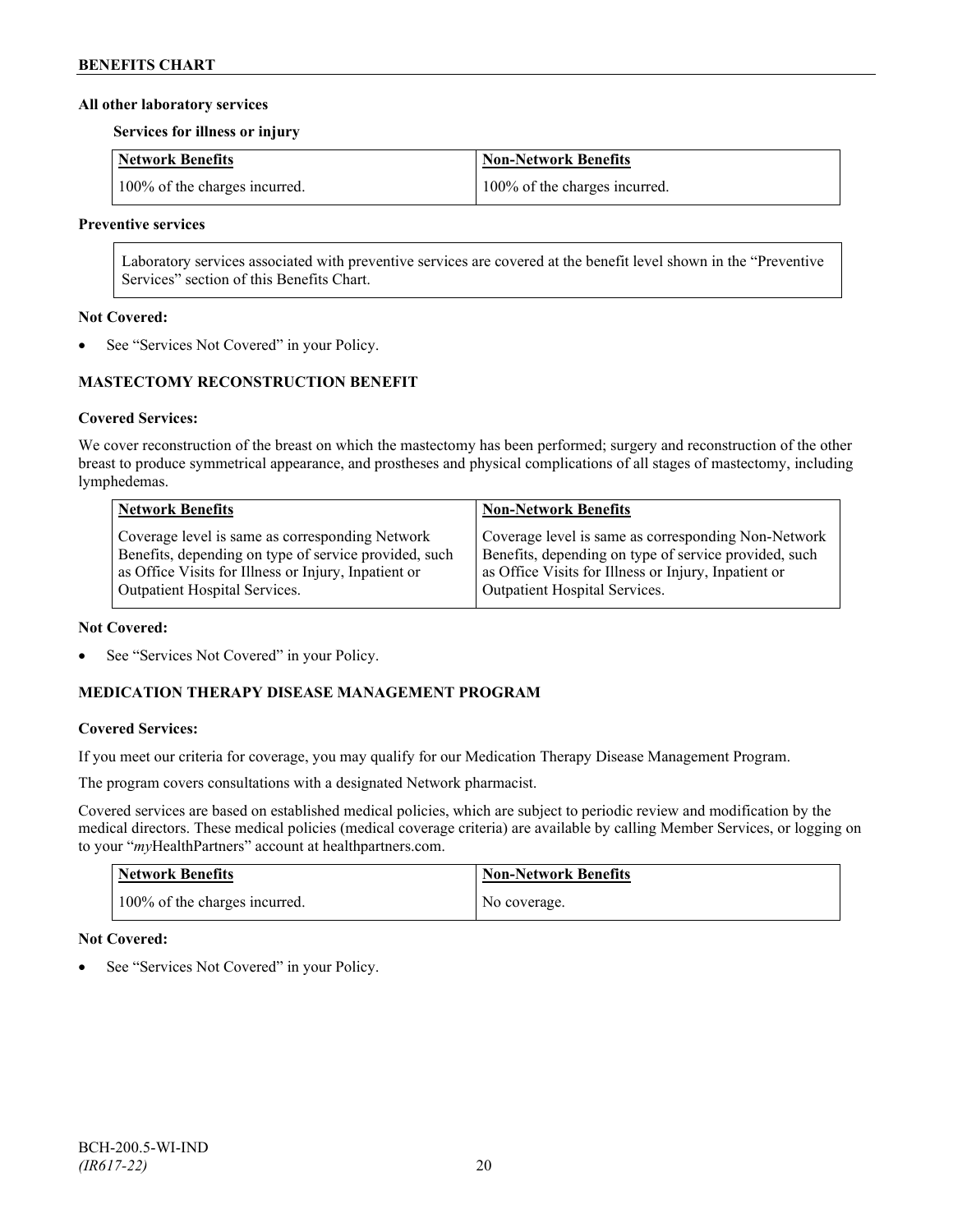# **OFFICE VISITS FOR ILLNESS OR INJURY**

### **Covered Services:**

We cover the following when medically necessary: professional medical and surgical services and related supplies, including biofeedback, of physicians and other health care providers; blood and blood products (unless replaced) and blood derivatives.

We cover diagnosis and treatment of illness or injury to the eyes. Where contact or eye glass lenses are prescribed as medically necessary for the post-operative treatment of cataracts or for the treatment of aphakia, acute or chronic corneal pathology or keratoconus, we cover the initial evaluation, lenses and fitting. Insureds must pay for lens replacement beyond the initial pair.

Services received via video, e-visit or telephone are covered under the "Telehealth/Telemedicine Services" section.

#### **Office visits**

| Network Benefits              | <b>Non-Network Benefits</b>   |
|-------------------------------|-------------------------------|
| 100% of the charges incurred. | 100% of the charges incurred. |

### **Convenience clinics**

| Network Benefits              | Non-Network Benefits          |
|-------------------------------|-------------------------------|
| 100% of the charges incurred. | 100% of the charges incurred. |

#### **Injections administered in a physician's office, other than immunizations**

#### **Allergy injections**

| <b>Network Benefits</b>       | Non-Network Benefits          |
|-------------------------------|-------------------------------|
| 100% of the charges incurred. | 100% of the charges incurred. |

#### **All other injections**

| <b>Network Benefits</b>       | <b>Non-Network Benefits</b>   |
|-------------------------------|-------------------------------|
| 100% of the charges incurred. | 100% of the charges incurred. |

# **Not Covered:**

- Court ordered treatment, except as described in this Benefits Chart. Any resulting court ordered treatment for mental health services will be subject to the Policy's requirement for medical necessity.
- See "Services Not Covered" in your Policy.

# **PEDIATRIC EYEWEAR**

#### **Covered Services:**

We cover pediatric eyewear for children.

Routine eye exams are covered under the "Preventive Services" section.

| <b>Network Benefits</b>       | <b>Non-Network Benefits</b> |
|-------------------------------|-----------------------------|
| 100% of the charges incurred. | No coverage.                |

#### **Limitations:**

- Coverage under this provision will continue until the end of the month in which the child turns 19.
- Limited to one of the following per calendar year:
	- o one pair of eyeglasses including one set of prescription lenses, frames from the designated eyewear collection, and anti scratch coating; or
	- o one pair of non-disposable contact lenses; or
	- o a one year supply of disposable contact lenses.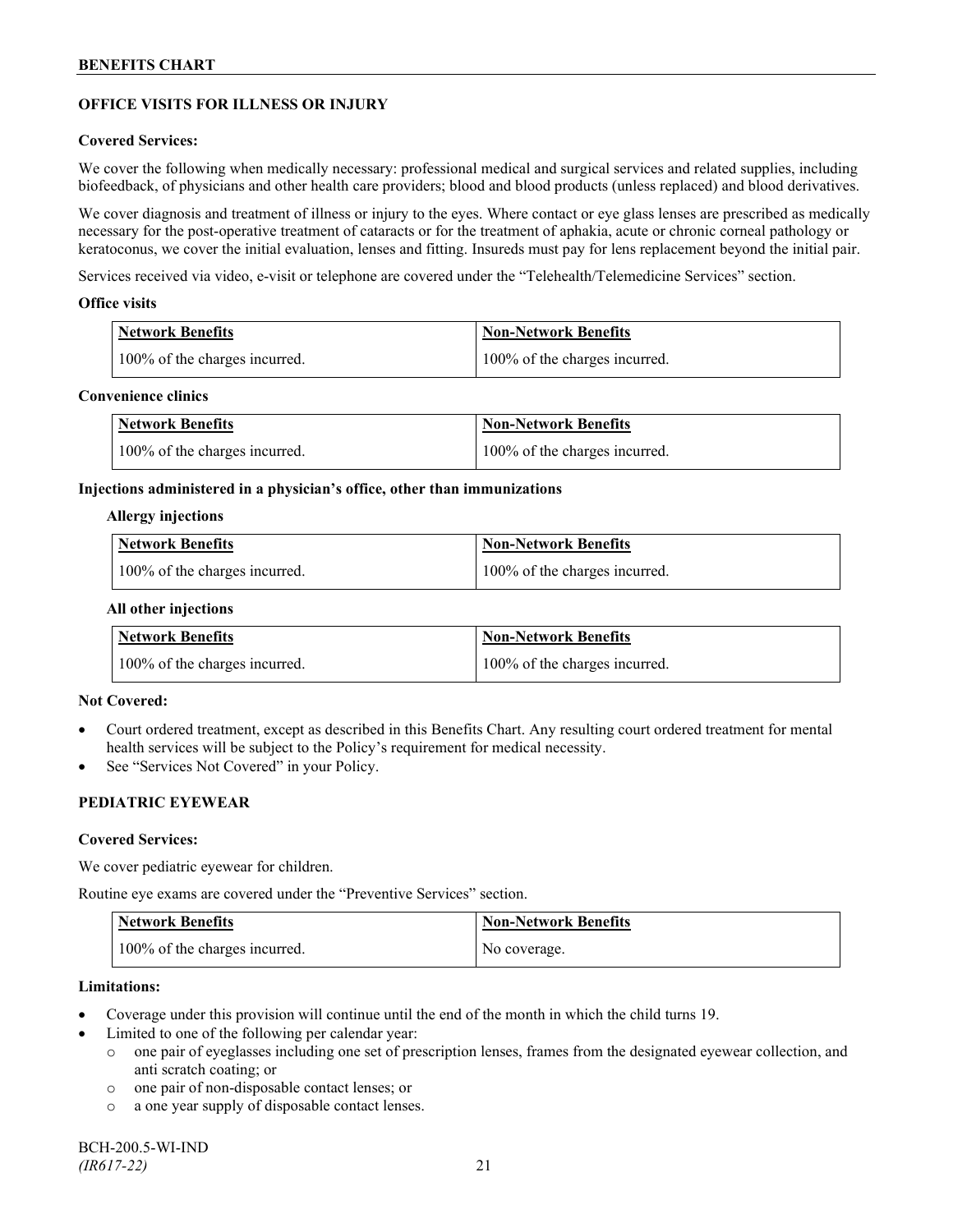Contact lens fittings are limited to two per calendar year.

# **Not Covered:**

- Frames that are not included in the designated eyewear collection are not covered. However, one pair of lenses will be covered if a member chooses frames outside the designated eyewear collection.
- More than one pair of lenses or frames or non-disposable contacts per calendar year, regardless of the reason. This includes replacement of eyeglasses or contact lenses due to loss, breakage, theft, or change in prescription.
- Safety glasses or goggles for sports or vocational reasons.
- Upgrades including, but not limited to, UV protection and no-line multifocal lenses.
- See "Services Not Covered" in your Policy.

# **PHYSICAL THERAPY, OCCUPATIONAL THERAPY, SPEECH THERAPY AND OTHER SPECIFIED THERAPIES**

#### **Covered Services:**

We cover the following physical therapy, occupational therapy and speech therapy services:

- Medically necessary rehabilitative care to correct the effects of illness or injury.
- Habilitative services rendered for congenital, developmental or medical conditions which have significantly Limited the successful initiation of normal speech and normal motor development.

Massage therapy which is performed in conjunction with other treatment/modalities by a physical or occupational therapist, is part of a prescribed treatment plan and is not billed separately is covered.

We cover services provided in a clinic. We also cover physical therapy provided in an outpatient hospital facility. To see the benefit level for inpatient hospital or skilled nursing facility services, see benefits under "Inpatient Hospital and Skilled Nursing Facility Services".

#### **Rehabilitative care**

| <b>Network Benefits</b>                                                                       | <b>Non-Network Benefits</b>                                                                   |
|-----------------------------------------------------------------------------------------------|-----------------------------------------------------------------------------------------------|
| 100% of the charges incurred.                                                                 | 100% of the charges incurred.                                                                 |
| Physical, Occupational and Speech Therapy are<br>Limited to 20 visits each per calendar year. | Physical, Occupational and Speech Therapy are<br>Limited to 20 visits each per calendar year. |

In addition to the services provided above, we cover a minimum of:

- 20 visits per calendar year for pulmonary rehabilitation therapy,
- 36 visits per calendar year for cardiac rehabilitation therapy,
- 30 visits per calendar year for post-cochlear implant aural therapy,
- 20 visits per calendar year for cognitive rehabilitation therapy.

The maximum number of visits are combined for Network Benefits and Non-Network Benefits.

#### **Habilitative care**

| <b>Network Benefits</b>                                                                       | <b>Non-Network Benefits</b>                                                                   |
|-----------------------------------------------------------------------------------------------|-----------------------------------------------------------------------------------------------|
| 100% of the charges incurred.                                                                 | 100% of the charges incurred.                                                                 |
| Physical, Occupational and Speech Therapy are<br>Limited to 20 visits each per calendar year. | Physical, Occupational and Speech Therapy are<br>Limited to 20 visits each per calendar year. |

The maximum number of visits is combined for Network Benefits and Non-Network Benefits.

# **Not Covered:**

- Massage therapy for the purpose of comfort or convenience of the Insured.
- See "Services Not Covered" in your Policy.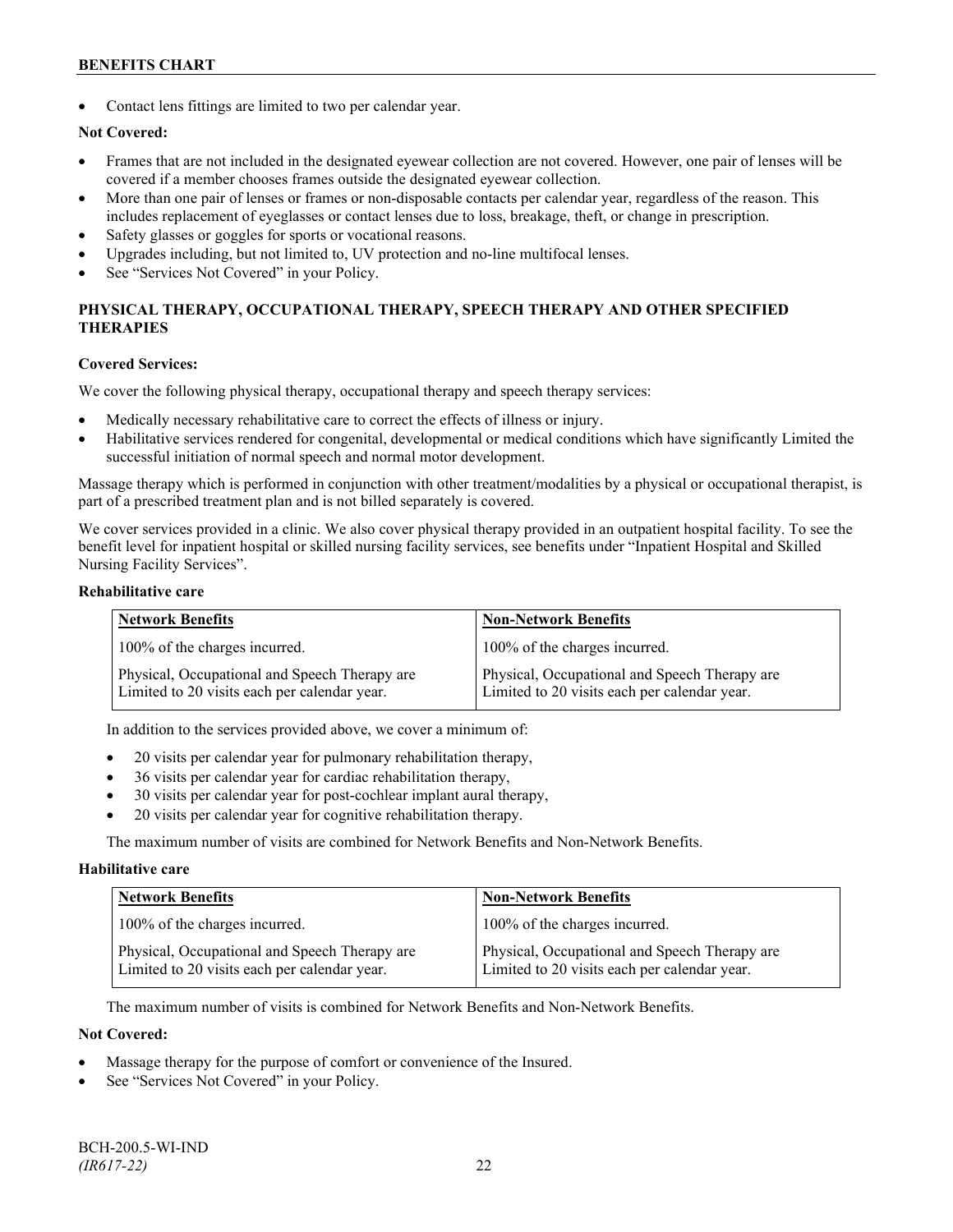# **PRESCRIPTION DRUG SERVICES**

#### **Covered Services:**

We cover prescription drugs and medications that can be self-administered or are administered in a physician's office.

**For Network Benefits, drugs and medications must be obtained at a network pharmacy.**

### **If a copayment is required, you must pay one copayment for each 30-day supply, or portion thereof.**

### **Outpatient drugs (except as specified below)**

| <b>Network Benefits</b>                                                                                                                                                                                                                                                                                                                                                      | <b>Non-Network Benefits</b>   |
|------------------------------------------------------------------------------------------------------------------------------------------------------------------------------------------------------------------------------------------------------------------------------------------------------------------------------------------------------------------------------|-------------------------------|
| 100% of the charges incurred.                                                                                                                                                                                                                                                                                                                                                | 100% of the charges incurred. |
| Oral chemotherapy drugs are included on the<br>Specialty Drug List. However, you pay the applicable<br>outpatient drug benefit. As required by Wisconsin law,<br>you will not pay higher cost sharing (deductible,<br>copayment or coinsurance) for orally administered<br>chemotherapy drugs than you pay for injected or<br>intravenously administered chemotherapy drugs. |                               |

# **Mail order drugs**

| <b>Network Benefits</b>                                                                                                                                                                                                                                                                                                                                                                         | <b>Non-Network Benefits</b>                                                                                |
|-------------------------------------------------------------------------------------------------------------------------------------------------------------------------------------------------------------------------------------------------------------------------------------------------------------------------------------------------------------------------------------------------|------------------------------------------------------------------------------------------------------------|
| For your convenience, you may also get up to a 90-day<br>supply of outpatient prescription drugs that can be self-<br>administered through the designated mail order service.<br>Outpatient drugs ordered through this service are<br>covered at the benefit percent and copayments shown in<br>Outpatient Drugs above.<br>Specialty Drugs are not available through the mail order<br>service. | Mail order drugs are only available through the<br>designated mail order service.<br>See Network Benefits. |

# **Specialty drugs that are self-administered**

| <b>Network Benefits</b>                                                                                                                                                                                                                                                                                                                                                      | <b>Non-Network Benefits</b> |
|------------------------------------------------------------------------------------------------------------------------------------------------------------------------------------------------------------------------------------------------------------------------------------------------------------------------------------------------------------------------------|-----------------------------|
| 100% of the charges incurred.                                                                                                                                                                                                                                                                                                                                                | No coverage.                |
| Oral chemotherapy drugs are included on the<br>Specialty Drug List. However, you pay the applicable<br>outpatient drug benefit. As required by Wisconsin law,<br>you will not pay higher cost sharing (deductible,<br>copayment or coinsurance) for orally administered<br>chemotherapy drugs than you pay for injected or<br>intravenously administered chemotherapy drugs. |                             |

Specialty Drugs are Limited to drugs on the Specialty Drug List and must be obtained from a designated vendor.

# **Tobacco cessation drugs are covered for all FDA approved tobacco cessation drugs**

| Network Benefits              | <b>Non-Network Benefits</b>   |
|-------------------------------|-------------------------------|
| 100% of the charges incurred. | 100% of the charges incurred. |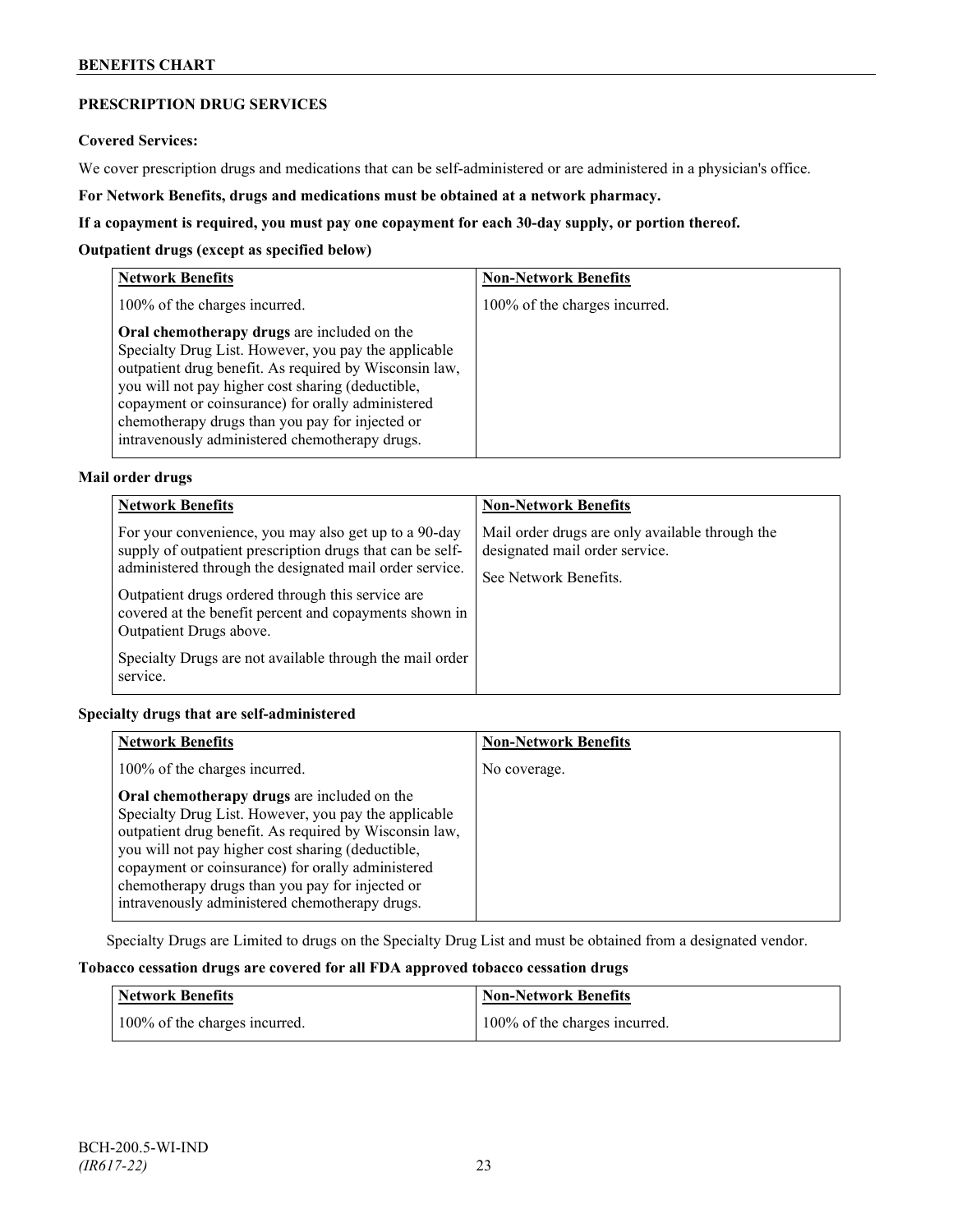### **Contraceptive drugs**

| <b>Network Benefits</b>                                                                                                              | <b>Non-Network Benefits</b>   |
|--------------------------------------------------------------------------------------------------------------------------------------|-------------------------------|
| 100% of the charges incurred for formulary drugs.                                                                                    | 100% of the charges incurred. |
| If a physician requests that a Non-Formulary<br>contraceptive drug be dispensed as written, the drug<br>will be covered at $100\%$ . |                               |

**ACA preventive medications.** We cover preventive medications currently recommended by USPSTF with an A or B rating if they are prescribed by your medical provider and they are listed on our Commercial ACA Preventive Drug List. Preventive medications are subject to periodic review and modification. Changes would be effective in accordance with the federal rules and reflected in our current medical coverage criteria for preventive care services.

| <b>Network Benefits</b>       | <b>Non-Network Benefits</b>   |
|-------------------------------|-------------------------------|
| 100% of the charges incurred. | 100% of the charges incurred. |

# **Limitations:**

- Certain drugs may require prior authorization as indicated on the Formulary. HealthPartners may require prior authorization for the drug and also the site where the drug will be provided. Certain drugs are subject to our utilization review process and quantity limits.
- Certain non-formulary drugs require prior authorization. In addition, certain drugs may be subject to any quantity limits applied as part of our trial program. The trial drug program applies to new prescriptions for certain drugs which have high toxicity, low tolerance, high costs and/or high potential for waste. Trial drugs are indicated on the formulary and/or the Specialty Drug List. Your first fill of a trial drug may be limited to less than a month supply. If the drug is well tolerated and effective, you will receive the remainder of your first month supply.
- If an Insured requests a brand name drug when there is a generic equivalent, the brand name drug will be covered up to the charge that would apply to the generic drug, minus any required copayment. If a physician requests that a brand name drug be dispensed as written, and we determine the brand name drug is medically necessary, the drug will be paid at the brand name drug benefit.
- We may require Insureds to try over-the-counter (OTC) drug alternatives before approving more costly formulary prescription drugs.
- Unless otherwise specified in the Prescription Drug Services section, you may receive up to a 30-day supply per prescription.
- New prescriptions to treat certain chronic conditions are Limited to a 30-day supply.
- A 90-day supply will be covered and dispensed only at pharmacies that participate in our extended day supply program.
- No more than a 30-day supply of Specialty Drugs will be covered and dispensed at a time unless it's a manufacturer supplied drug that cannot be split that supplies the Insured with more than a 30-day supply.

# **Not Covered:**

- Replacement of prescription drugs, medications, equipment and supplies due to loss, damage or theft.
- Nonprescription (over-the-counter) drugs or medications, including, but not Limited to, vitamins, supplements, homeopathic remedies, and non-FDA approved drugs, unless listed on the Formulary and prescribed by a physician or legally authorized health care provider under applicable state and federal law. This exclusion does not include over-thecounter contraceptives for women as allowed under the Affordable Care Act when the Insured obtains a prescription for the item. In addition, if the Insured obtains a prescription, this exclusion does not include aspirin to prevent cardiovascular disease for men and women of certain ages; folic acid supplements for women who may become pregnant; fluoride chemoprevention supplements for children without fluoride in their water source; and iron supplements for children ages 6-12 months who are at risk for anemia.
- All drugs for the treatment of sexual dysfunction.
- All drugs for the treatment of growth deficiency.
- Fertility drugs.
- Medical cannabis.
- Drugs on the Excluded Drug List. The Excluded Drug List includes select drugs within a therapy class that are not eligible for coverage. This includes drugs that may be excluded for certain indications. The Excluded Drug List is available at [healthpartners.com.](http://www.healthpartners.com/)

BCH-200.5-WI-IND *(IR617-22)* 24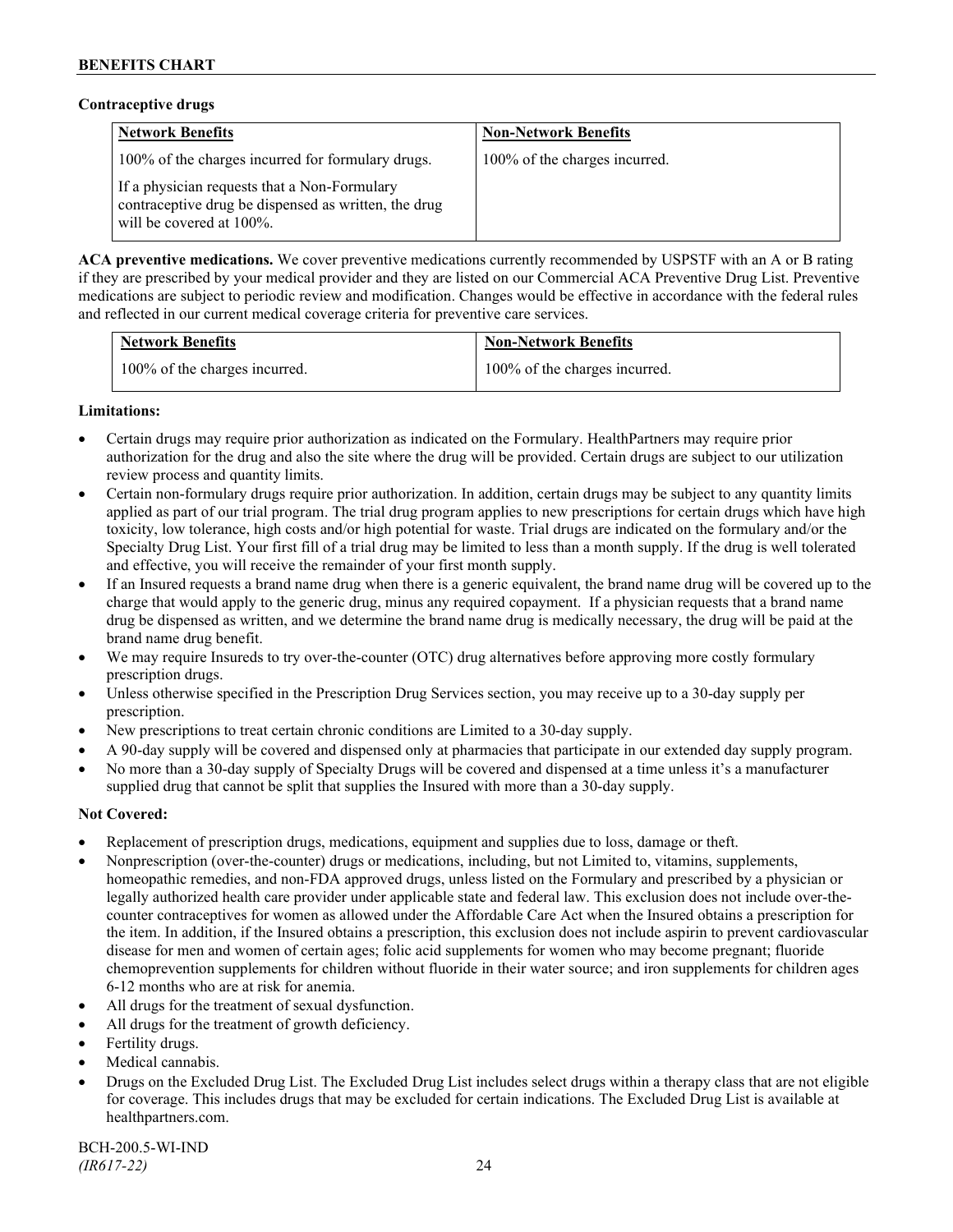- Drugs that are newly approved by the FDA until they are reviewed and approved by HealthPartners Pharmacy and Therapeutics Committee.
- Medical devices approved by the FDA will not be covered under the Prescription Drug Services section unless they are on our formulary. Covered medical devices are generally submitted and reimbursed under your medical benefits.
- See "Services Not Covered" in your Policy.

# **PREVENTIVE SERVICES**

# **Applicable Definitions:**

**Routine Preventive Services** are routine healthcare services that include screenings, check-ups and counseling to prevent illness, disease or other health problems before symptoms occur.

**Diagnostic Services** are services to help a provider understand your symptoms, diagnose illness and decide what treatment may be needed. They may be the same services that are listed as preventive services, but they are being used as diagnostic services. Your provider will determine if these services are preventive or diagnostic. These services are not preventive if received as part of a visit to diagnose, manage or maintain an acute or chronic medical condition, illness or injury. When that occurs, unless otherwise indicated below, standard deductibles, copayments or coinsurance apply.

# **Covered Services:**

We cover preventive services that meet any of the requirements under the Affordable Care Act (ACA) shown in the bulleted items below. These preventive services are covered at 100% under the Network Benefits with no deductible, copayments or coinsurance. (If a preventive service is not required by the ACA and it is covered at a lower benefit level, it will be specified below.) Preventive benefits mandated under the ACA are subject to periodic review and modification. Changes would be effective in accordance with the federal rules. Preventive services mandated by the ACA include:

- Evidence-based items or services that have in effect a rating of A or B in the current recommendations of the United States Preventive Services Task Force with respect to the individual;
- Immunizations for routine use in children, adolescents, and adults that have in effect a recommendation from the Advisory Committee on Immunization Practices of the Centers for Disease Control and Prevention with respect to the individual;
- With respect to infants, children, and adolescents, evidence-informed preventive care and screenings provided for in comprehensive guidelines supported by the Health Resources and Services Administration; and
- With respect to women, preventive care and screenings provided for in comprehensive guidelines supported by the Health Resources and Services Administration.

Covered services are based on established medical policies, which are subject to periodic review and modification by the medical directors. These medical policies (medical coverage criteria) are available by calling Member Services, or logging on to your "*my*HealthPartners" account at [healthpartners.com.](http://www.healthpartners.com/)

# **ACA and state mandated preventive services are covered as follows:**

**Routine health exams and periodic health assessments**. A physician or health care provider will counsel you as to how often health assessments are needed based on age, sex and health status. This includes screening and counseling for tobacco cessation and all FDA approved tobacco cessation medications including over-the-counter drugs (as shown in the Prescription Drug Services section).

| <b>Network Benefits</b>       | Non-Network Benefits          |
|-------------------------------|-------------------------------|
| 100% of the charges incurred. | 100% of the charges incurred. |

**Child health supervision services.** This includes pediatric preventive services such as newborn screenings, appropriate immunizations, developmental assessments and laboratory services appropriate to the age of the child from birth to 72 months, and appropriate immunizations to age 18.

| <b>Network Benefits</b>       | <b>Non-Network Benefits</b>   |
|-------------------------------|-------------------------------|
| 100% of the charges incurred. | 100% of the charges incurred. |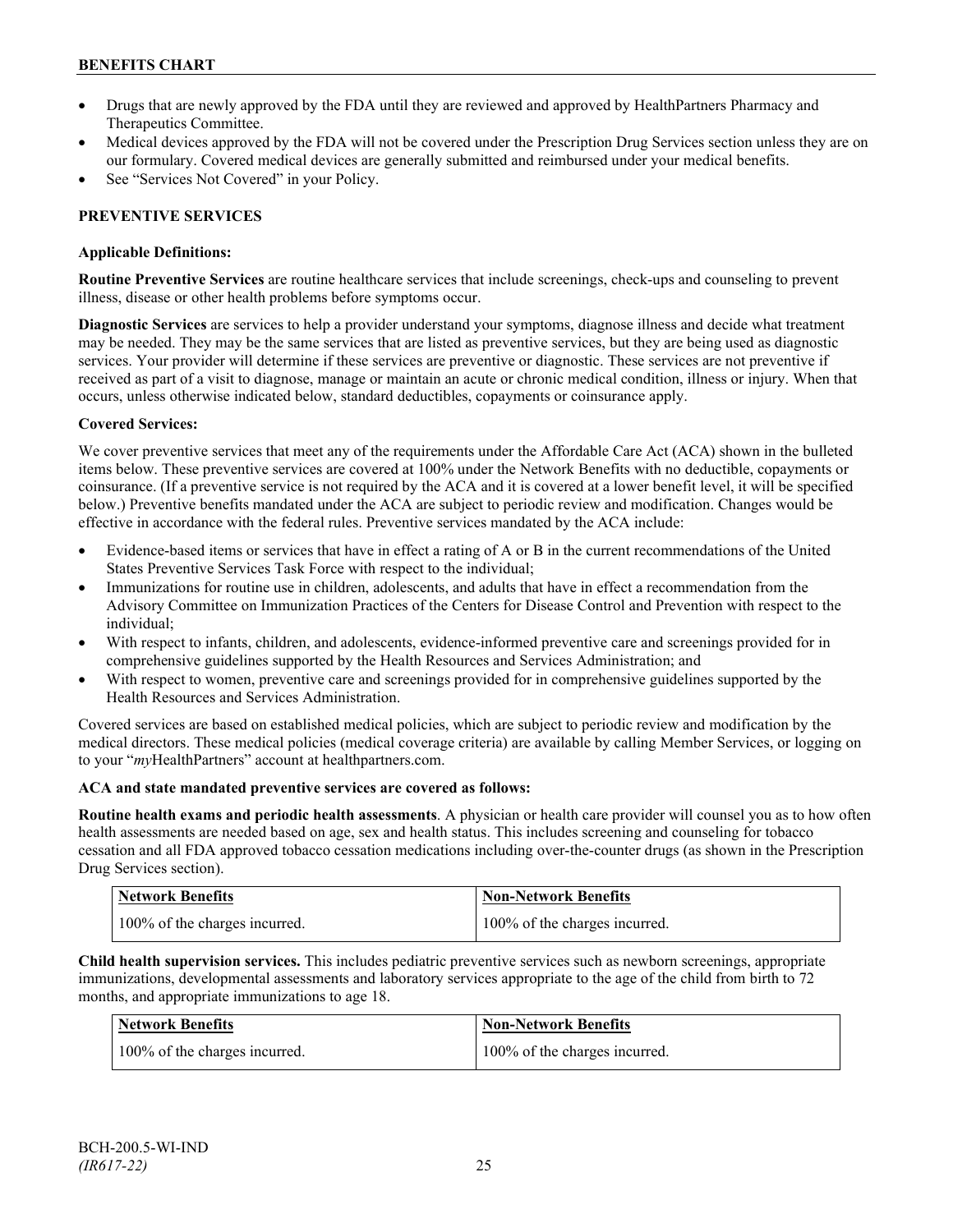#### **Routine prenatal care and exams**

| <b>Network Benefits</b>       | Non-Network Benefits          |
|-------------------------------|-------------------------------|
| 100% of the charges incurred. | 100% of the charges incurred. |

**Routine postnatal care.** This includes health exams, assessments, education and counseling relating to the period immediately after childbirth.

| <b>Network Benefits</b>       | <b>Non-Network Benefits</b>   |
|-------------------------------|-------------------------------|
| 100% of the charges incurred. | 100% of the charges incurred. |

**Routine screening procedures for cancer.** This includes colorectal screening, digital rectal examinations and other cancer screenings recommended by the USPSTF with an A or B rating. Women's preventive health services below describe additional routine screening procedures for cancer.

| Network Benefits              | <b>Non-Network Benefits</b>   |
|-------------------------------|-------------------------------|
| 100% of the charges incurred. | 100% of the charges incurred. |

**Routine eye and hearing exams for members under the age of 22**

| <b>Network Benefits</b>       | <b>Non-Network Benefits</b>   |
|-------------------------------|-------------------------------|
| 100% of the charges incurred. | 100% of the charges incurred. |

**Professional voluntary family planning services.** This includes services to prevent or delay a pregnancy, including counseling and education. Services must be provided by a licensed provider.

| Network Benefits              | <b>Non-Network Benefits</b>   |
|-------------------------------|-------------------------------|
| 100% of the charges incurred. | 100% of the charges incurred. |

# **Adult immunizations**

| <b>Network Benefits</b>       | <b>Non-Network Benefits</b>   |
|-------------------------------|-------------------------------|
| 100% of the charges incurred. | 100% of the charges incurred. |

**Women's preventive health services.** This includes mammograms, screenings for cervical cancer (pap smears), breast pumps, human papillomavirus (HPV) testing, counseling for sexually transmitted infections, counseling and screening for human immunodeficiency virus (HIV), and all FDA approved contraceptive methods as prescribed by a doctor, sterilization procedures, education and counseling (see the Prescription Drug Services section for coverage of oral contraceptive drugs). We also provide genetic screening for BRCA if someone in your family has the gene or you have a diagnosis of cancer.

The U.S. Preventive Services Task Force (USPSTF) recommends screening mammography, with or without clinical breast examination (CBE), every 1-2 years for women aged 40 and older. For women age 50 and older, we cover an annual mammogram.

| <b>Network Benefits</b>       | Non-Network Benefits          |
|-------------------------------|-------------------------------|
| 100% of the charges incurred. | 100% of the charges incurred. |

**Obesity screening and management.** We cover obesity screening and counseling for all ages during a routine preventive care exam. If you are age 18 or older and have a body mass index of 30 or more, we also cover intensive obesity management to help you lose weight. Your primary care doctor can coordinate these services.

| Network Benefits              | <b>Non-Network Benefits</b>   |
|-------------------------------|-------------------------------|
| 100% of the charges incurred. | 100% of the charges incurred. |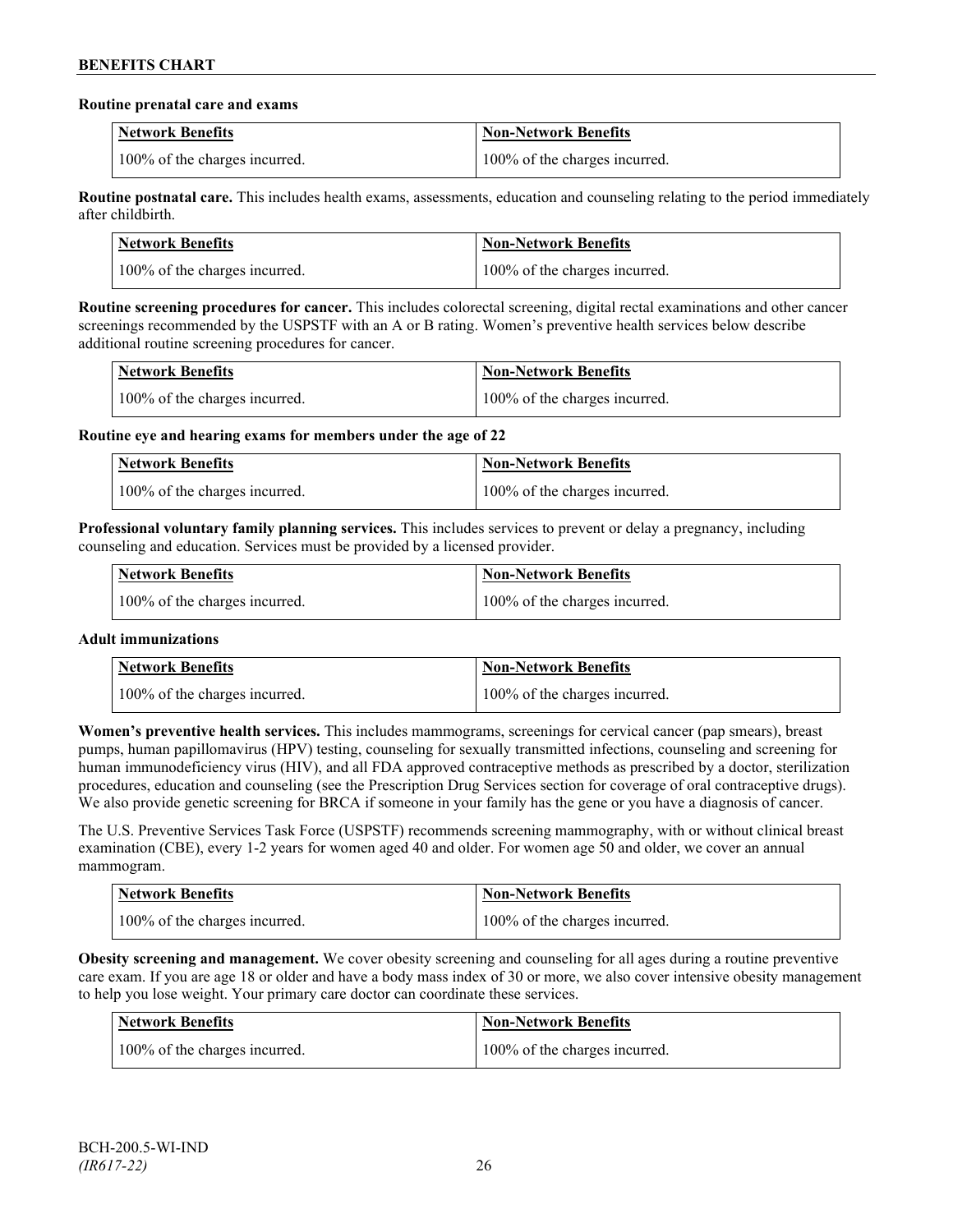# **In addition to any ACA or state mandated preventive services referenced above, we cover the following eligible preventive services:**

# **Routine hearing exams for adults age 22 and older**

| <b>Network Benefits</b>       | <b>Non-Network Benefits</b>   |
|-------------------------------|-------------------------------|
| 100% of the charges incurred. | 100% of the charges incurred. |

#### **Eye exams for adults diagnosed with diabetes**

| Network Benefits              | <b>Non-Network Benefits</b>   |
|-------------------------------|-------------------------------|
| 100% of the charges incurred. | 100% of the charges incurred. |

**Ovarian cancer surveillance tests for women who are at risk.** "At risk for ovarian cancer" means (1) having a family history that includes any of the following: one or more first-degree or second-degree relatives with ovarian cancer, clusters of female relatives with breast cancer or nonpolyposis colorectal cancer; or (2) testing positive for BRCA1 or BRCA2 mutations. "Surveillance tests for ovarian cancer" means annual screening using: CA-125 serum tumor marker testing, transvaginal ultrasound, pelvic examination or other proven ovarian cancer screening tests currently being evaluated by the federal Food and Drug Administration or by the National Cancer Institute.

| <b>Network Benefits</b>                                 | <b>Non-Network Benefits</b>                             |
|---------------------------------------------------------|---------------------------------------------------------|
| Coverage level is same as corresponding Network         | Coverage level is same as corresponding Non-Network     |
| Benefit, depending on type of service provided, such as | Benefit, depending on type of service provided, such as |
| Diagnostic Imaging Services, Laboratory Services        | Diagnostic Imaging Services, Laboratory Services        |
| Office Visits for Illness or Injury, or Preventive      | Office Visits for Illness or Injury, or Preventive      |
| Services.                                               | Services.                                               |

#### **Limitations:**

• Services are not preventive if received as part of a visit to diagnose, manage or maintain an acute or chronic medical condition, illness or injury. When that occurs, unless otherwise indicated above, standard deductibles, copayments or coinsurance apply.

# **Not Covered:**

- Routine eye exams for adults age 22 and older.
- See "Services Not Covered" in your Policy.

# **TELEHEALTH/TELEMEDICINE SERVICES**

# **Definitions:**

**Telehealth, Telemedicine, or Virtual Care.** This is a means of communication between a health care professional and a patient. This includes the use of secure electronic information, imaging, and communication technologies, including:

- interactive audio or audio-video
- interactive audio with store-and-forward technology
- chat-based and email-based systems
- physician-to-physician consultation
- patient education
- data transmission
- data interpretation
- digital diagnostics (algorithm-enabled diagnostic support)
- digital therapeutics (the use of personal health devices and sensors, either alone or in combination with conventional drug therapies, for disease prevention and management)

#### Services can be delivered:

Synchronously: the patient and health care professional are engaging with one another at the same time; or Asynchronously: the patient and health care professional engage with each other at different points in time.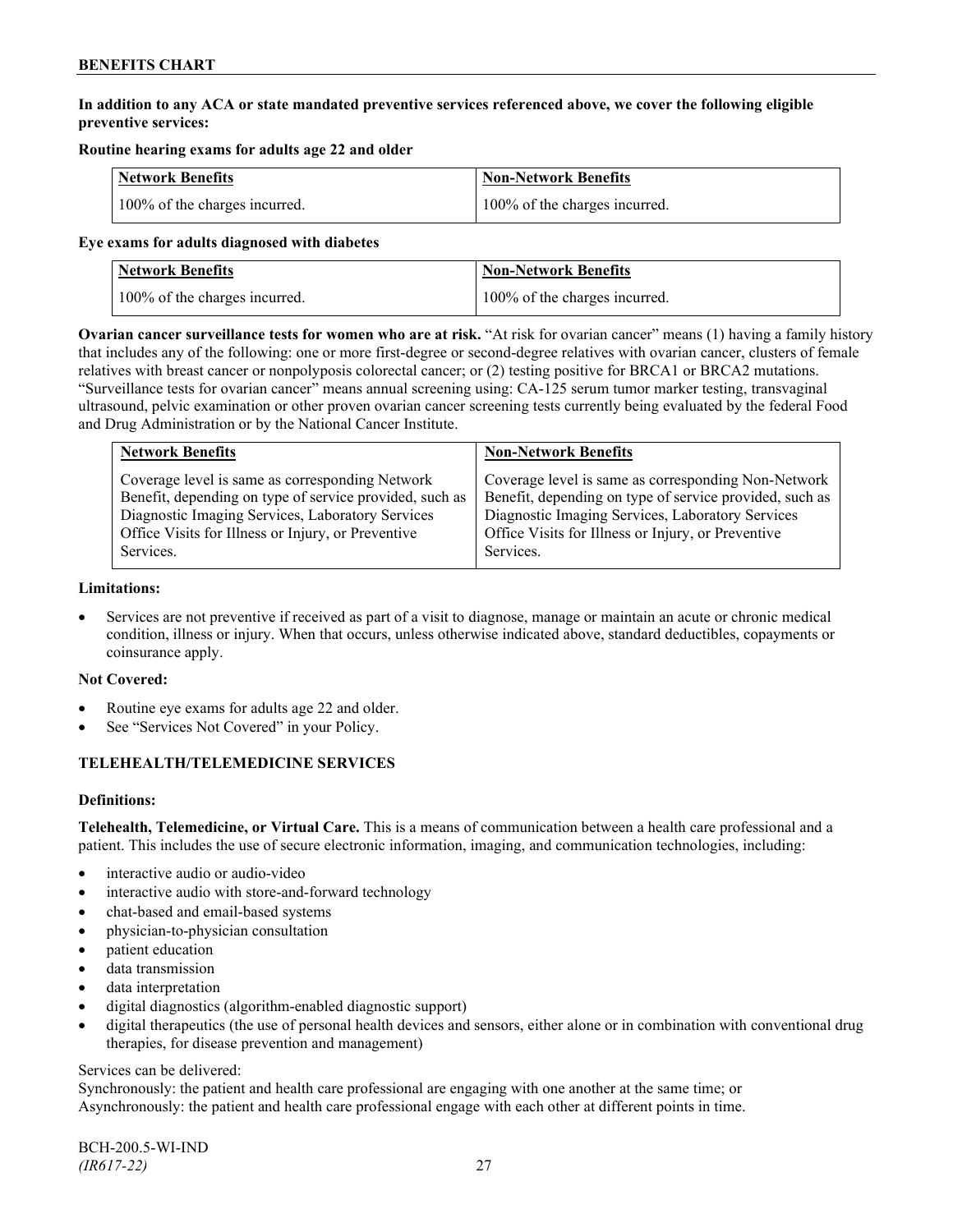**Telephone Visits.** Live, synchronous, interactive encounters over the telephone between a patient and a healthcare provider.

**E-Visit or Chat-Based Visits.** Asynchronous online or mobile app encounters to discuss a patient's personal health information, vital signs, and other physiologic data or diagnostic images. The healthcare provider reviews and delivers a consultation, diagnosis, prescription or treatment plan after reviewing the patient's visit information.

**Virtuwell<sup>®</sup>**. This is an online service for you to receive a diagnosis and treatment for certain conditions, such as a cold, flu, ear pain and sinus infections. You may access the Virtuwell website at [virtuwell.com.](https://www.virtuwell.com/)

**Video Visits.** Live, synchronous, interactive encounters using secure web-based video between a patient and a healthcare provider.

#### **Covered Services:**

The Plan covers the following methods of receiving care for services that would be eligible under the Plan if the service were provided in person.

### **Scheduled telephone visits**

| <b>Network Benefits</b>       | <b>Non-Network Benefits</b>   |
|-------------------------------|-------------------------------|
| 100% of the charges incurred. | 100% of the charges incurred. |

#### **E-visits**

#### **Access to online care through Virtuwell at [virtuwell.com](http://www.virtuwell.com/)**

| Network Benefits              | <b>Non-Network Benefits</b> |
|-------------------------------|-----------------------------|
| 100% of the charges incurred. | No coverage.                |

#### **All other E-visits**

| Network Benefits              | <b>Non-Network Benefits</b>   |
|-------------------------------|-------------------------------|
| 100% of the charges incurred. | 100% of the charges incurred. |

#### **Not Covered:**

See "Services Not Covered" in your Policy.

# **TRANSPLANT SERVICES**

#### **Applicable Definitions:**

**Autologous.** This is when the source of cells is from the individual's own marrow or stem cells.

**Allogeneic.** This is when the source of cells is from a related or unrelated donor's marrow or stem cells.

**Allogeneic Bone Marrow Transplant.** This is when the bone marrow is harvested from the related or unrelated donor and stored. The patient undergoes treatment which includes tumor ablation with high-dose chemotherapy and/or radiation. The bone marrow is reinfused (transplanted).

**Autologous Bone Marrow Transplant.** This is when the bone marrow is harvested from the individual and stored. The patient undergoes treatment which includes tumor ablation with high-dose chemotherapy and/or radiation. The bone marrow is reinfused (transplanted).

**Autologous/Allogeneic Stem Cell Support.** This is a treatment process that includes stem cell harvest from either bone marrow or peripheral blood, tumor ablation with high-dose chemotherapy and/or radiation, stem cell reinfusion, and related care. Autologous/allogeneic bone marrow transplantation and high dose chemotherapy with peripheral stem cell rescue/support are considered to be autologous/allogeneic stem cell support.

**Designated Transplant Center.** This is any health care provider, group or association of health care providers designated by us to provide services, supplies or drugs for specified transplants for our Insureds.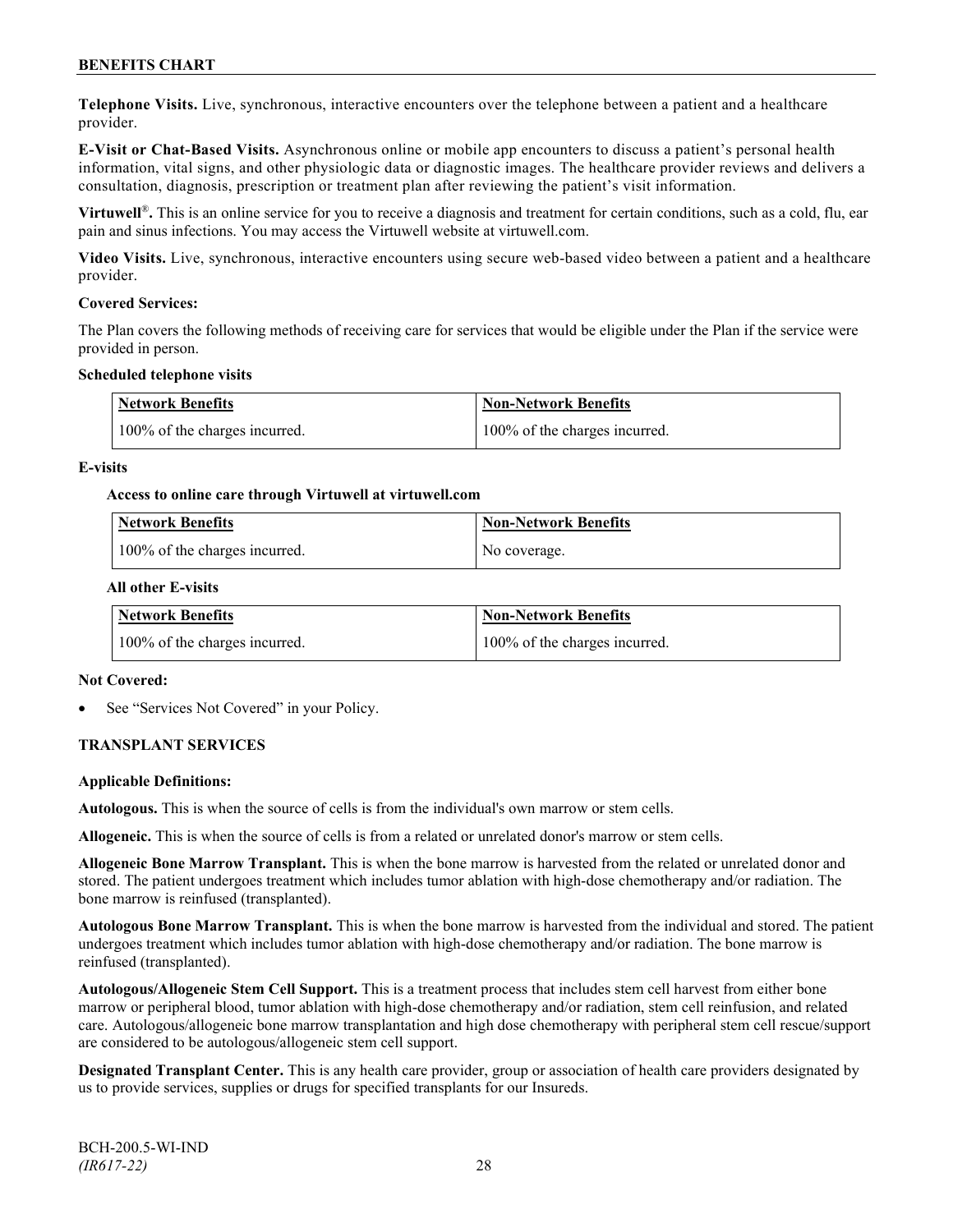**Transplant Services.** This is transplantation (including retransplants) of the human organs or tissue listed below, including all related post-surgical treatment, follow-up care and drugs and multiple transplants for a related cause. Transplant services do not include other organ or tissue transplants or surgical implantation of mechanical devices functioning as a human organ, except surgical implantation of an FDA approved Ventricular Assist Device (VAD) or total artificial heart, functioning as a temporary bridge to heart transplantation.

Prior authorization is required prior to consultation to support coordination of care and benefits.

### **Covered Services:**

We cover eligible transplant services (as defined above) while you are covered under your Policy. Transplants that will be considered for coverage are Limited to the following:

- Kidney transplants for end-stage disease.
- Cornea transplants for end-stage disease.
- Heart transplants for end-stage disease.
- Lung transplants or heart/lung transplants for: (1) primary pulmonary hypertension; (2) Eisenmenger's syndrome; (3) endstage pulmonary fibrosis; (4) alpha 1 antitrypsin disease; (5) cystic fibrosis; and (6) emphysema.
- Liver transplants for: (1) biliary atresia in children; (2) primary biliary cirrhosis; (3) post-acute viral infection (including hepatitis A, hepatitis B antigen e negative and hepatitis C) causing acute atrophy or post-necrotic cirrhosis; (4) primary sclerosing cholangitis; (5) alcoholic cirrhosis; and (6) hepatocellular carcinoma.
- Allogeneic bone marrow transplants or peripheral stem cell support associated with high dose chemotherapy for : (1) acute myelogenous leukemia; (2) acute lymphocytic leukemia; (3) chronic myelogenous leukemia; (4) severe combined immunodeficiency disease; (5) Wiskott-Aldrich syndrome; (6) aplastic anemia; (7) sickle cell anemia; (8) non-relapsed or relapsed non-Hodgkin's lymphoma; (9) multiple myeloma; and (10) testicular cancer.
- Autologous bone marrow transplants or peripheral stem cell support associated with high-dose chemotherapy for: (1) acute leukemia; (2) non-Hodgkin's lymphoma; (3) Hodgkin's disease; (4) Burkitt's lymphoma; (5) neuroblastoma; (6) multiple myeloma; (7) chronic myelogenous leukemia; and (8) non-relapsed non-Hodgkin's lymphoma.
- Pancreas transplants for simultaneous pancreas-kidney transplants for diabetes, pancreas after kidney, living related segmental simultaneous pancreas kidney transplantation and pancreas transplant alone.

To receive Network Benefits, charges for transplant services must be incurred at a Designated Transplant Center.

The transplant-related treatment provided, including expenses incurred for directly related donor services, shall be subject to and in accordance with the provisions, limitations, maximums and other terms of your Policy.

Medical and hospital expenses of the donor are covered only when the recipient is an Insured and the transplant and directly related donor expenses have been prior authorized for coverage. Treatment of medical complications that may occur to the donor are not covered. Donors are not considered Insureds, and are therefore not eligible for the rights afforded to Insureds under your Policy.

The list of eligible transplant services and coverage determinations are based on established medical policies, which are subject to periodic review and modifications by the medical director.

| <b>Network Benefits</b>                           | Mon-Network Benefits |
|---------------------------------------------------|----------------------|
| See Network Inpatient Hospital Services Benefits. | No coverage.         |